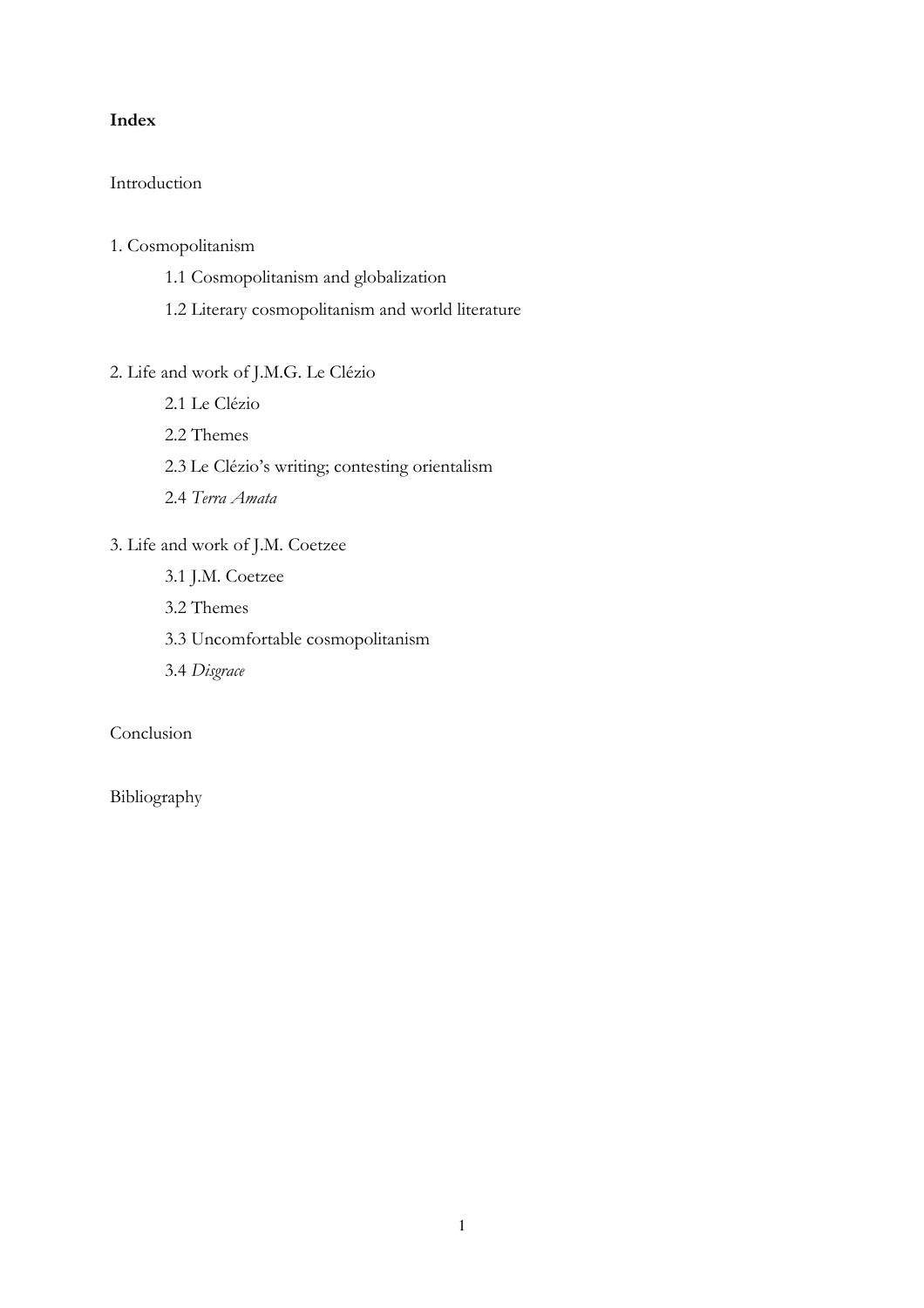### Introduction

- 1. World literature is an elliptical refraction of national literatures.
- 2. World literature is writing that gains in translation.
- 3. World literature is not a set canon of texts but a mode of reading: a form of detached engagement with worlds beyond our own place and time." (Damrosch 2003: 281)

The conception of cosmopolitanism has changed throughout the years and the notion of the cosmopolitan has often been criticized. The issue of "What is cosmopolitanism?" can be translated to "What is world literature?" when you look at the literary aspect of cosmopolitanism. In order to discuss world literature, it is essential to know what cosmopolitanism is. There is not just one notion of cosmopolitanism, but there are several views and conceptions. When talking about the subject of cosmopolitanism, it is impossible not to talk about the subject of globalization, because nowadays they cannot exist without each other. The differences and relationship between globalization and cosmopolitanism are not obvious, but with the use of Peter Trawny's article Globalization and Cosmopolitanism it becomes clear. According to Trawny, globalization seems to depend on cosmopolitanism in the same way cosmopolitanism depends on globalization. Globalization is mostly used to refer to the economic globalization; the worldwide distribution of goods and services, which is linked to the development of new technologies, such as the internet. But globalization also refers to the increasing global relationships of culture, people, and economic activity. Trawny states that: "Globalization is the creation of a real and an ideal infinite (boundless - more or less) surface of the Earth. "Ideal" concerns here the omnipresence of every possible information at every possible place, and "real" means the infinite technical mastering of space and time by traffic and transport." (Trawny: 2) Cosmopolitanism is the ideology that all human ethnic groups belong to a single community based on a shared morality. Trawny defines cosmopolitanism as something that: "does not take a certain nation or state as the authentic sphere of politics, but the whole cosmos as a universal realm of reason. The "politics of the cosmos" are universal rational politics on the moral presupposition that there is a universal idea of "mankind" as the essence of the human being." (Trawny: 2) So while globalization is an almost tangible and concrete phenomenon, cosmopolitanism is much more conceptual. Trawny concludes that "there seems to be a mutual dependence between "Globalization" and "Cosmopolitanism." (Trawny: 2).

The subject of world literature gained knowledge with Goethe using the term Weltliteratur and hereby predicting a literary perspective and new cultural awareness.

I am more and more convinced," Goethe remarked, "that poetry is the universal possession of mankind, revealing itself everywhere and at all times in hundreds and hundreds of men . . . . I therefore like to look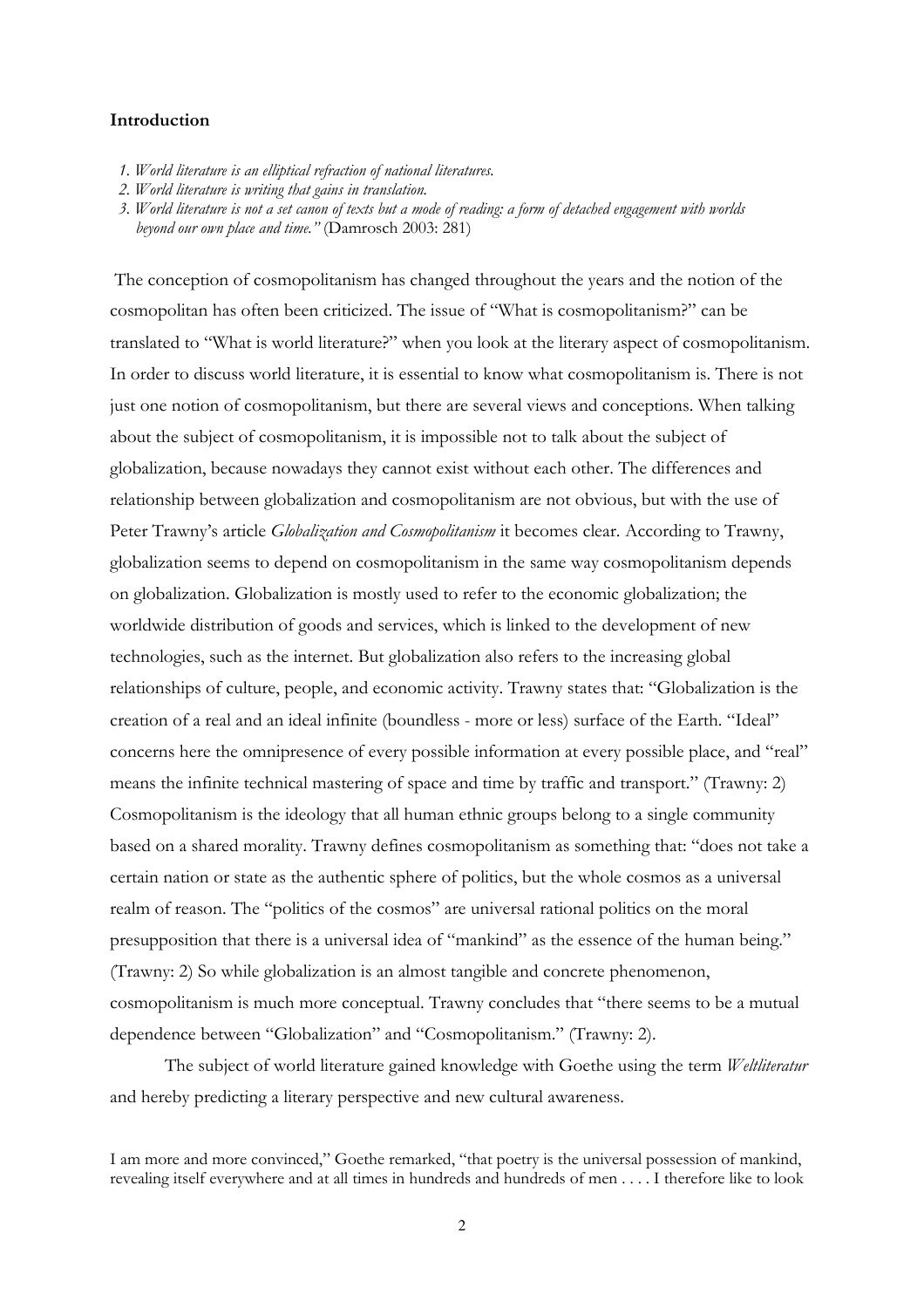about me in foreign nations, and advise everyone to do the same. National literature is now a rather unmeaning term; the epoch of world literature is at hand, and everyone must strive to hasten its approach. (Damrosch 2003: 1)

Goethe predicted that national literature would become replaced by world literature. Twenty years later also Karl Marx and Friedrich Engels mentioned that world literature was arising.

 According to David Damrosch, there are three general conceptions of world literature: "as an established body of *classics*, as an evolving canon of *masterpieces*, or as multiple *windows on the* world." (Damrosch 2003: 15) The "classic" is often identified with Greek and Roman literature, such as Virgil's Aeneid and Homer's Iliad and the Odyssey. It is work of transcendent value and still taught and read today. The "masterpiece" does not have to be an historical work, but can also be a recent or even contemporary work. Goethe considered his own best works as modern masterpieces. The world literature that offers windows in foreign works does not necessarily have to be a masterpiece or classic. These three conceptions of what world literature is, exist side by side. Some people choose one of these conceptions as their true definition of world literature, but some hold all these three conceptions together. Some works can be classified under two or even all three conceptions. Virgil's Aeneid is for example both a classic and a masterpiece. Damrosch states that "world literature is not an infinite, ungraspable canon of works but rather a mode of circulation and of reading, a mode that is applicable to individual works as to bodies of material, available for reading established classics and new discoveries alike." (Damrosch 2003: 5)

 To accurately and extensively explain the concepts of globalization, cosmopolitanism and world literature I will make use of several books and articles. Most important is David Damrosch's What is World Literature?, because his book is very understandable and elaborate. It explores the ways literary works change as they are moving from national to global and how and what make books world literature. Liam Connell's and Nicky Marsh's Literature and Globalization: A Reader gave me a clear view of globalization theory and influential works in the field. It describes the impact of globalization on literature and our understanding of the 'literary' and explains how issues in globalization can be used to read specific literary texts. Also Peter Trawny's article Globalization and Cosmopolitanism and Pheng Chea's Cosmopolitanism have helped me set out a clear theoretical framework.

 In this thesis I will make a comparison between the authors J.M. Coetzee and J.M.G. Le Clézio. Both authors won the Nobel Prize, Coetzee in 2003 and Le Clézio in 2008. They are often seen as cosmopolitan writers, but why? Also they are cosmopolitan in very different ways. Le Clézio is a prototypical cosmopolitan writer. He takes the reader away from their own small world and introduces them to other cultures and other worlds. I will be discussing four of Le Clézio's novels, Onitsha, Terra Amata, Wandering Star and Desert. Coetzee is not cosmopolitan in

3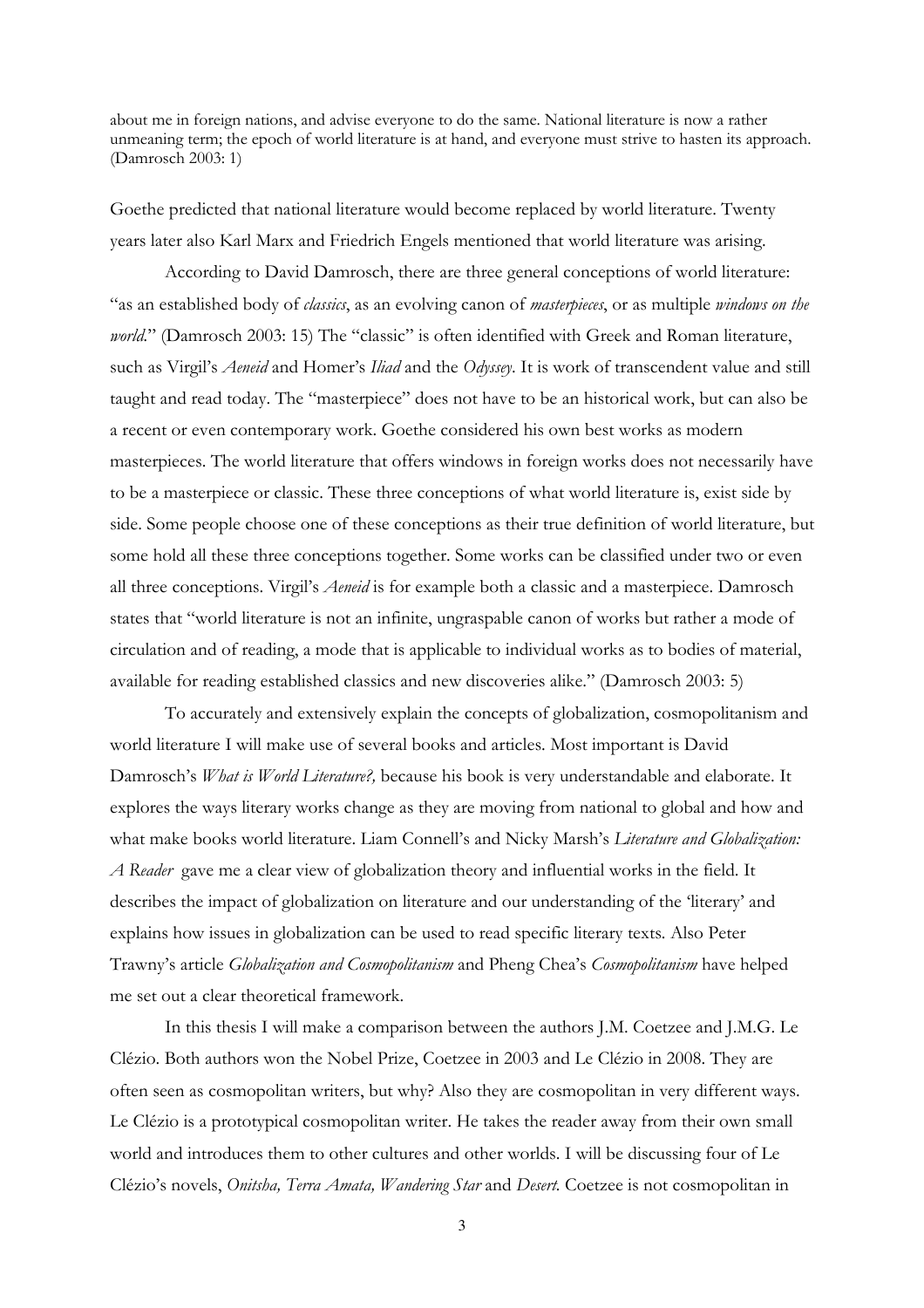the same way Le Clézio is. Coetzee is a writer who is not afraid of difficult and heavy topics. I think Coetzee is cosmopolitan in a way where border crossing is not the visiting of different countries, but crossing the borders of certain topics and participating in uncomfortable situations. In Coetzee's novels this encounter with "the other" is often deeply uncomfortable Coetzee is a writer with innovative views and ideas that he shares with his public through readings, but also by processing them into his work. I will use two of Coetzee's novels, namely. Disgrace and Elizabeth Costello.

The main question of my thesis will be: What makes Coetzee and Le Clézio cosmopolitan writers and in what ways do they differ/agree? I will examine how it is possible that both Coetzee and Le Clézio can be seen as cosmopolitan writers, while they are so different in their representation of cosmopolitanism. And are they really that different? Or will there also be a lot of similarities when looking closely?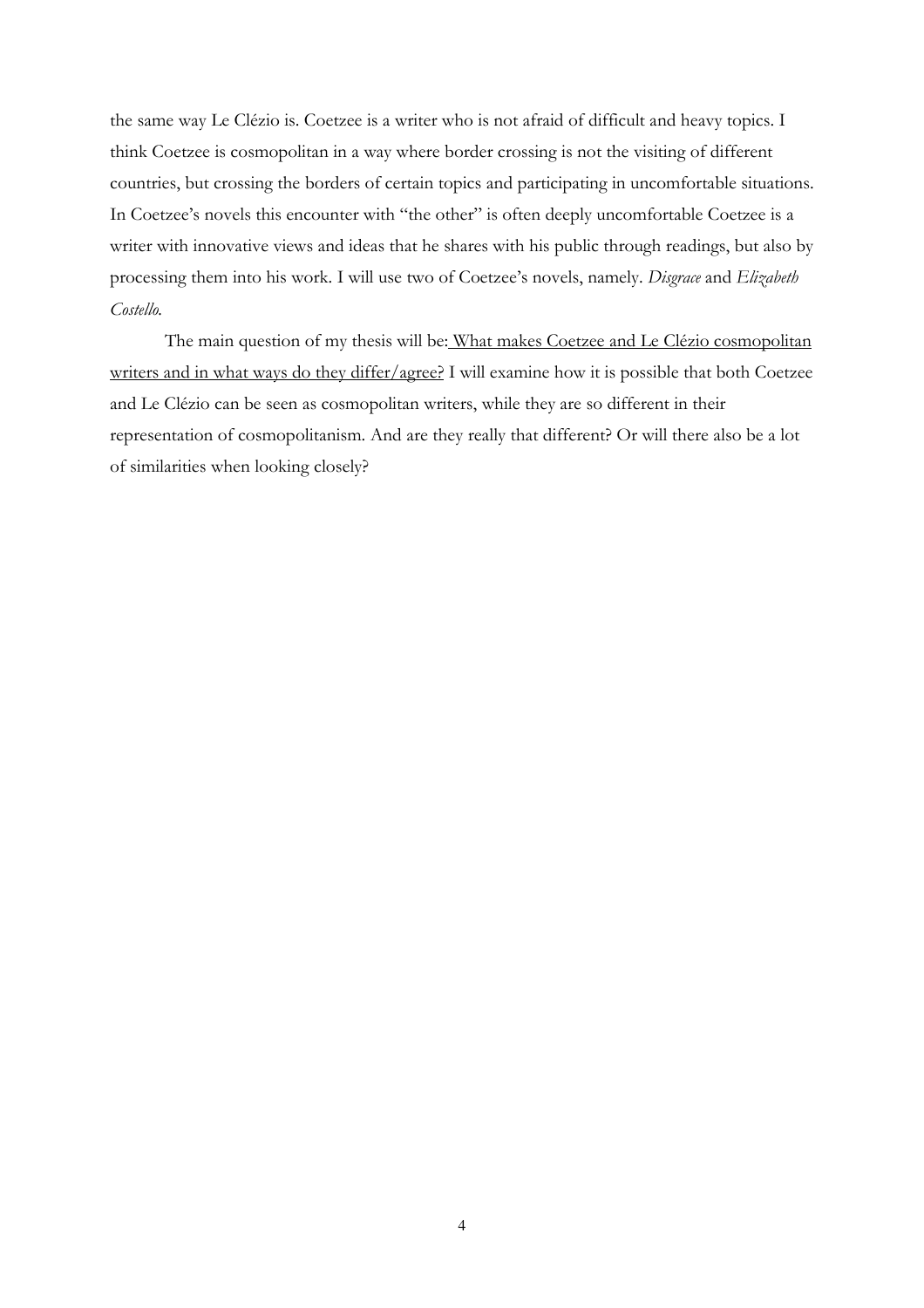### 1. Cosmopolitanism

#### 1.1 Cosmopolitanism and globalization

Cosmopolitanism is a term that has been present since the Classical World. Pheng Cheah argues that "cosmopolitan derives from the Greek words for 'world' (cosmos) and 'city' (polis) and that it refers to 'un homme qui n'a point de demeure fixe, ou bien un homme qui n'est étranger nulle part [a man without a fixed abode, or better, a man who is nowhere a stranger]' (Diderot and d'Alembert, 1751–65: 4, 297)." (Cheah 2006: 487) So the idea of cosmopolitanism already started in the Greek and Roman period, however, that idea is not the same as the contemporary cosmopolitanism. The political culture idealized in the Greek and Roman period is not cosmopolitan. In this culture, a man identifies himself first and foremost as a citizen of a particular polis or city. He is bound to this city and is not expected to share with people who live outside the city. By doing so, he signals which institutions and which body of people hold his allegiance. But there were also traveling intellectuals who were issuing cosmopolitan challenges and insisted on "the contrast between the conventional ties of politics and the natural ties of humanity." (Kleingeld 2011: par. 3) Also Socrates had cosmopolitan ideals, he wanted both Athenians and foreigners to be equal. He was the one that inspired the famous statement of Cynic Diogenes, who identified himself as a citizen of the world.

 In the eighteenth century, the term cosmopolitanism did not so much refer to a philosophical theory, but rather to a person's open-mindedness. "A cosmopolitan was someone who was not subservient to a particular religious or political authority, someone who was not biased by particular loyalties or cultural prejudice. Furthermore, the term was sometimes used to indicate a person who led an urbane life-style, or who was fond of traveling, cherished a network of international contacts, or felt at home everywhere." (Kleingeld 2011: par. 16) Eighteenthcentury authors that identified themselves as cosmopolitan, were for example Montesquieu, Voltaire, and Hume. Also there is the famous Immanuel Kant, who argues that true and worldwide peace is only possible when not only the human rights of citizens, but also of foreigners are respected. He was concerned "with man as a practical being and actor in history, someone who not only knows the world as a spectator of a play but knows his way about the world as a participant." (Cheah 2006: 487). Cheah states that, in modernity, the concept of cosmopolitanism has changed from an intellectual vision to a global political vision. According to Kant, world trade and economy provided the historical basis of cosmopolitanism and when in the nineteenth century we see an economic globalization, Marx and Engels are linking the word cosmopolitanism to capitalist globalization and he states that cosmopolitanism has resulted from

5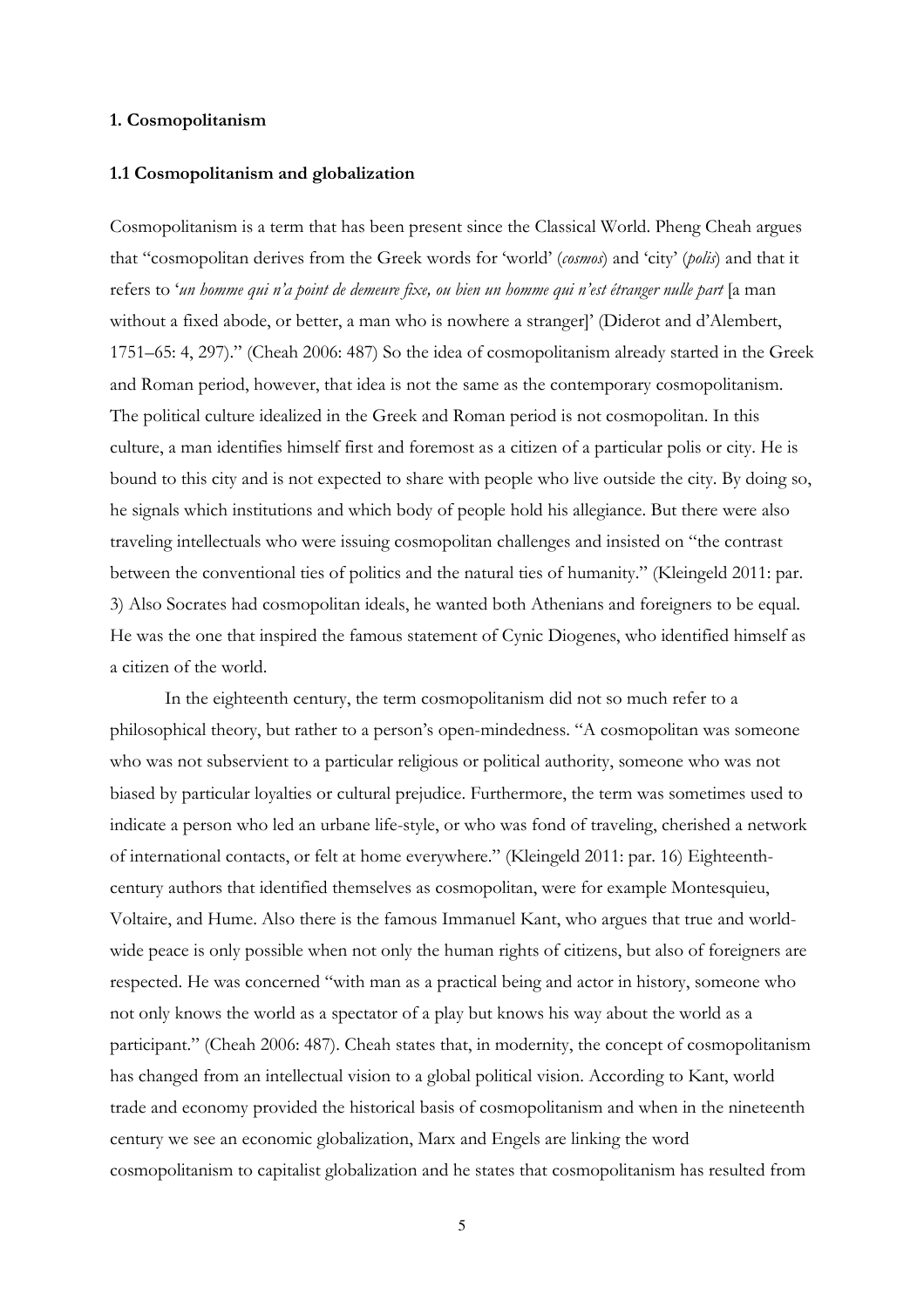the global development of technology. Nowadays, cosmopolitanism is still linked to capitalist globalization. Anthony Giddens for example claims that the main centers of power in the world economy are capitalist states and that "Mechanised technologies of communication have dramatically influenced all aspects of globalization […]." (Giddens 2011: 21)

 In the text Locating Cosmopolitanism: Between Humanist Ideal and Grounded Social Category Zlato Skrbis, Gavin Kendall and Ian Woodward discuss some ideas on cosmopolitanism. This article focuses on questions concerning nationalism, globalizations, cultural values and identity. Currently the discussion on cosmopolitanism has been revived again and according to Skrbis, Kendall and Woodward, this is because of Martha C. Nussbaum's article Patriotism and Cosmopolitanism. The debate this article launched "reinvigorated the concept, but also reminded us of its inherent promise, limitations and contradictions." (Skrbis, Kendall, Woodward 2004: 1)

 In Patriotism and Cosmopolitanism, Nussbaum discusses the issue of 'the citizen of the world'. She rejects patriotic pride, because this would be "both morally dangerous and, ultimately, subversive of some of the worthy goals patriotism sets out to serve [...]" (Nussbaum 1994: 1). She argues that national pride and unity would demolish the moral ideals of justice and equality, because nationalism puts emphasis on diversity rather than on equality. The goals of justice and equality belong much more to a world that has a cosmopolitan view, in which citizens "primary alliance is to the community of human beings in the entire world." (Nussbaum 1994: 1) According to Nussbaum, it should not matter who you are and where you are from, everyone is equal and should be treated that way. I think this can be linked back to the ideas of Kant, "who retained the idea of membership to humanity as a whole by insisting on the importance of 'knowledge of man as a citizen of the world [des Menschen als Weltbürgers]'" (Cheah 2006: 487)

 Nussbaum is against the glorification of nationalism in education and politics. A nation generally teaches their children something of the shared national values and most students also are taught to respect other cultures, but Nussbaum does not think this suffices. She uses the United States as an example, because their children learn that they above all are a citizen of the United States, but that they have to respect the human rights of people from other cultures as well. Nussbaum says this is not enough, they should learn more about the rest of the world, about their histories, cultures and problems. They should be taught that they are above all a citizen of the world, citizens of a world of human beings, instead of a citizen of the United States. Also in this notion I see Kant's cosmopolitanism shining through. Kant's cosmopolitanism is not so much opposed to nationalism, but it is more a philosophical approach to nationalism and absolutism.

I understand the goal Nussbaum had with writing this text. There are many occasions in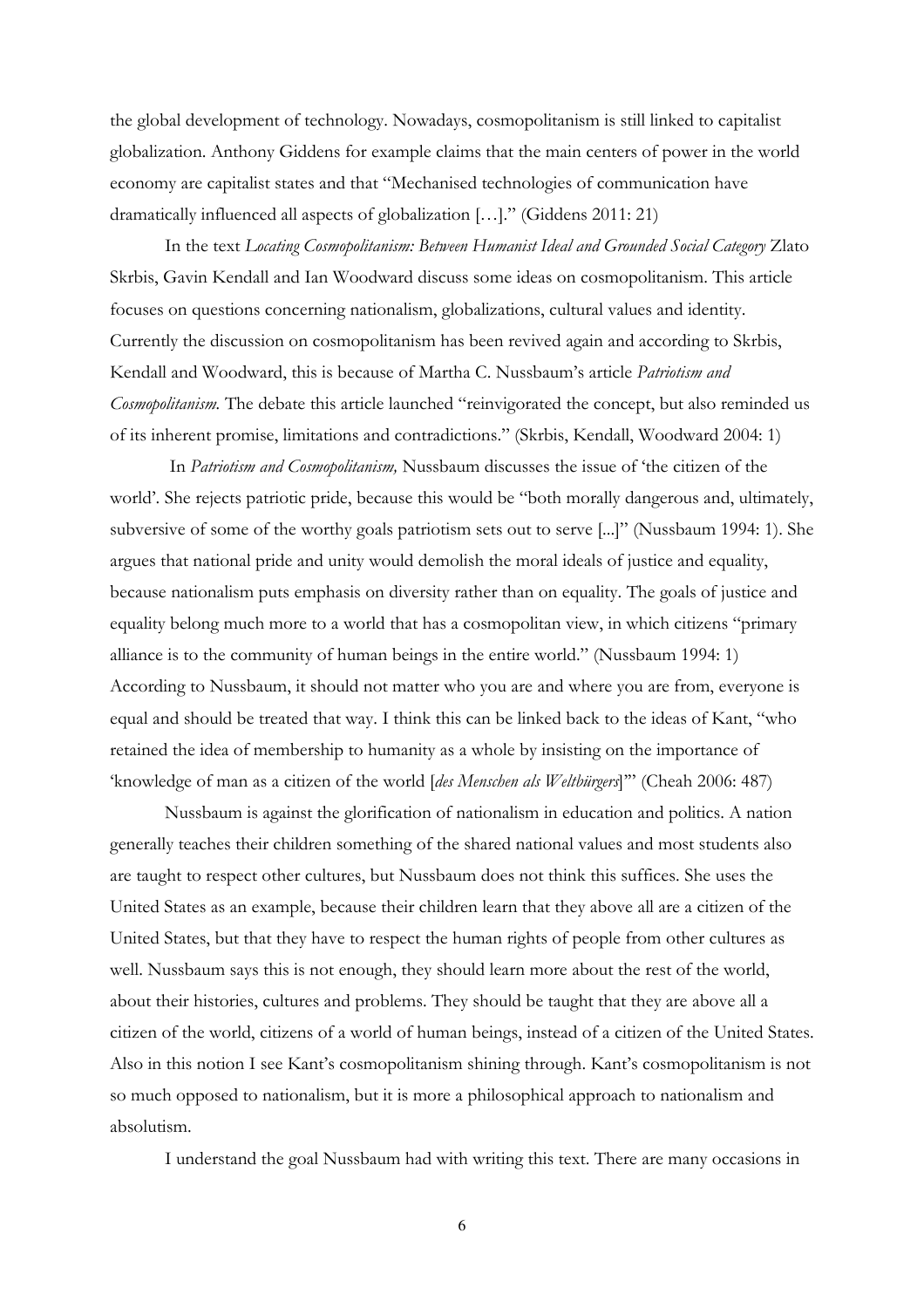which patriotism and nationalism do not look right. It seems to do more bad than good, for example when looking at the Holocaust and the events on 9/11. People should indeed learn as much as possible about other cultures and their histories, in order to respect them. They should treat everyone the same, because we are all equal, we are all human beings. But is being patriotic wrong, if we respect others and their cultures? Is it even possible to be a citizen of the world? This is also what Bruce Robbins states in his text Comparative Cosmopolitanism. Cosmopolitan would seem to be "knowing no boundaries." (Robbins 1992: 171) "The limits of the term "cosmopolitanism" are also its conjunctural virtues." (Robbins 1992: 183) Being cosmopolitan seems to mean belonging to all parts of the world, being a citizen of the world. Not being restricted to one country and culture, but according to Robbins no one can ever be cosmopolitan if that means, belonging everywhere. I think most people are a citizen of their own country first, and a citizen of the world second. You grow up and live in a country with a specific culture and this shapes your identity. There is nothing wrong with being proud of where you are from, as long as you also show interest and respect to the rest of the world.

#### 1.2 Literary cosmopolitanism and world literature

In the introduction I already explained that Damrosch distinguishes three general conceptions of world literature: "as an established body of *classics*, as an evolving canon of *masterpieces*, or as multiple windows on the world." (Damrosch 2003: 15) It is important to remember that these three conceptions of world literature should not be seen as something mechanically, but as dynamic and interwoven. There is not one true definition, but they exist side by side. The title of his book What is World Literature?, can almost be changed to: What is not world literature? But it would be useless to have a category from which nothing could be excluded and therefore a certain framework has to be set. Damrosch has concluded his book with a threefold definition of what world literature is:

- 1. World literature is an elliptical refraction of national literatures.
- 2. World literature is writing that gains in translation.
- 3. World literature is not a set canon of texts but a mode of reading: a form of detached engagement with worlds beyond our own place and time." (Damrosch 2003: 281)

With the first definition, where world literature is seen as an elliptical refraction of national literatures, Damrosch means that each work of literature is a negotiation between two cultures, namely between the culture in which it is written and between the foreign culture were the work is being received. Therefore "world literature is thus always as much about the host culture's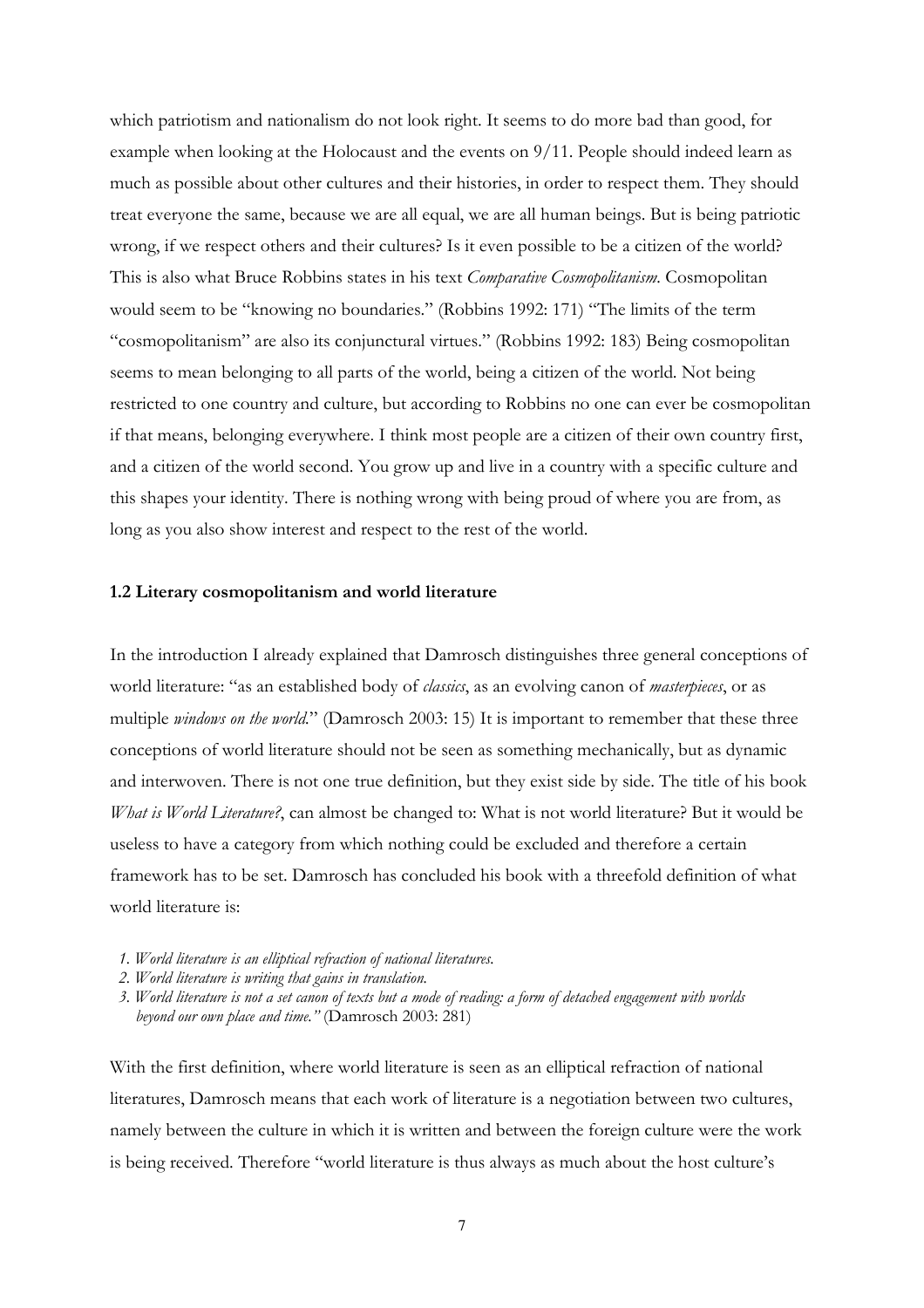values and needs as it is about a work's source culture." (Damrosch 2003: 283).

 The second definition, where Damrosch sees world literature as a work that gains in translation, explains the differences between literary language and ordinary language, namely that literary language is all about beauty, form and themes, while ordinary language is more about the meaning/message. Informational texts neither lose nor gain meaning when being translated, because the most important thing is that the information can still be understood. Literary language, on the other hand, is language that always gains or loses in translation. Some works are not translatable without loss and therefore remain largely in their own national context and will never become world literature, but works become world literature when they gain on balance in translation. Stylistic losses are then compensated by an expansion in depth when they are read in various cultures and in that way increase their range. Rebecca L. Walkowitz has also written about the subject of translation and she does not agree with Damrosch's statement that world literature always gains something in translation. According to Walkowitz, translation leads to cultural homogenization, because readers will read fewer languages and texts that are written for translation avoid complex uses of language. Further it also leads to political homogenization because the world's market needs stories that everyone can read and share, this means fewer distinctions between political histories and social agents. Translation is bad for what it does to books, because the original language and context get lost, but it is worse for what it does to author, because it encourages them to ignore that language and context in order to be wanted.

 The third definition, where world literature is seen not as a set canon of texts but as a mode of reading, aims capturing the dynamic aspect of works of world literature.

At any given time, a fluctuating number of foreign works will circulate actively within a culture, and a subset of these will be widely shared and enjoy a canonical status, but different groups within a society, and different individuals within a group, will create distinctive congeries of works, blending canonical and noncanonical works into effective microcanons. (Damrosch 2003: 297)

The conversation of world literature takes place on two levels, namely in the mind of the reader, where works interact with each other, and among authors, who read and react to one another's work. With literature as a mode of reading, Damrosch emphasizes that world literature is not about quantity, but about quality. It is not necessary to read this enormous amount of texts, but this mode of reading can also be experienced just as effectively with a few works.

 When looking at literary cosmopolitanism and world literature, Edward Said, literary theorist and cultural critic, is a key figure. He can also be linked to the subject of postcolonialism. Postcolonial theory focuses on matters of identity, gender, race, racism and ethnicity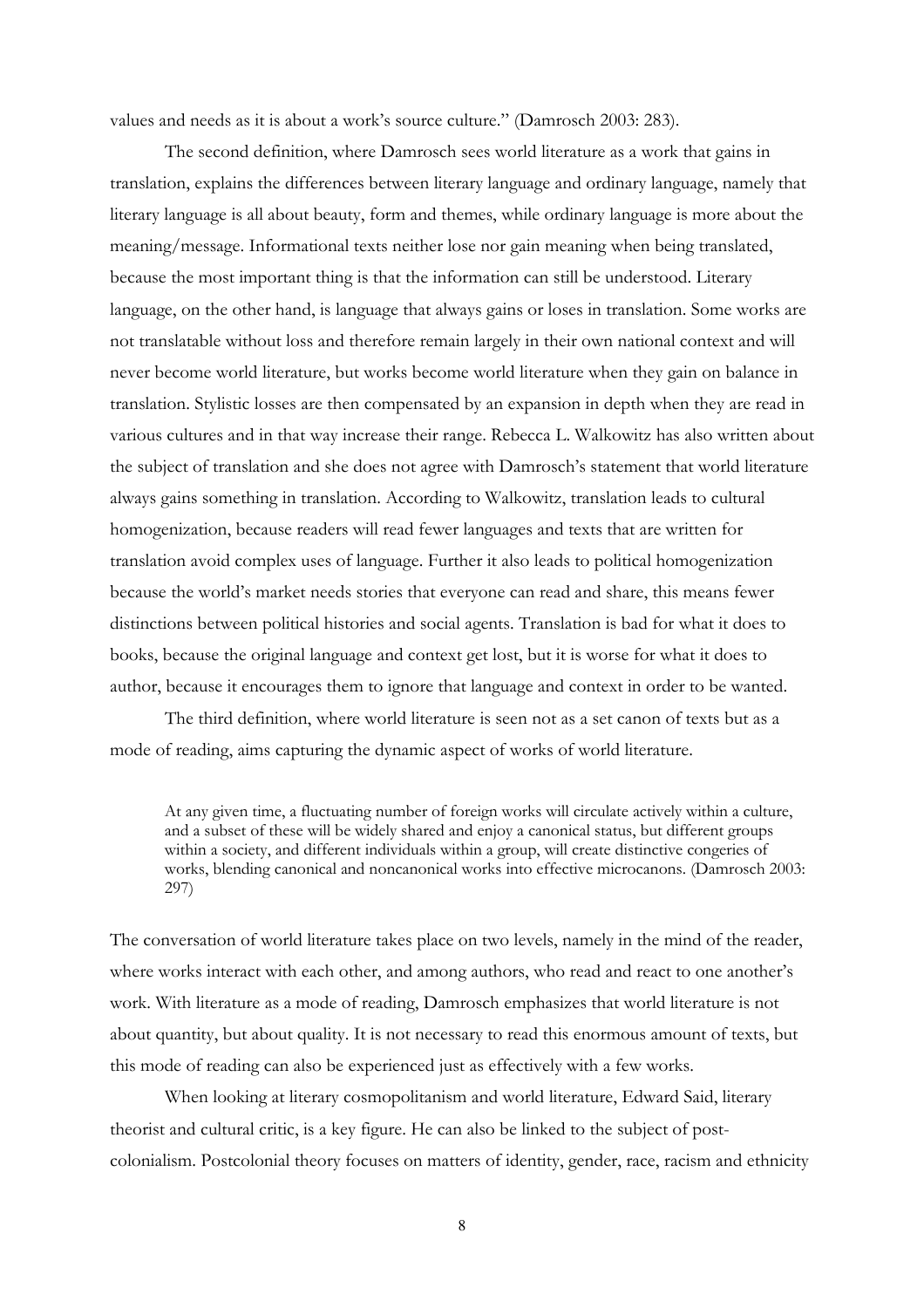and matters of developing a post-colonial national identity. In 1978 Said wrote the famous book Orientalism in which he describes the Eurocentric prejudices against Islamic people and their culture. With the start of European colonization, the Europeans came in contact with the lesser developed countries of the East. They found their culture very interesting and exotic and therefore established the ideology of Orientalism, where they studied this Eastern societies. By doing this, the Europeans divided the world into two parts, namely the East and the West; the Orient and the Occident, the uncivilized and the civilized. With this they created a superficial boundary. Orientalism [...] is not an airy European fantasy about the Orient, but a created body of theory and practice in which, for many generations, there has been a considerable material investment. (Said 1977: 6) The knowledge the Europeans had about the East did not come from pure facts or truth. It had more to do with 'our' world than it did with the Orient. The Europeans thought of the Eastern societies as all similar to one another and dissimilar to the West. They started to see the Orientals as non-human beings, but as a study object. This ideas were constructed within literary texts and for that the West had a limited understanding of the life in the Eastern countries. "My contention is that Orientalism is fundamentally a political doctrine willed over the Orient because the Orient was weaker than the West, which elided the Orient's difference with its weakness. […] As a cultural apparatus Orientalism is all aggression, activity, judgment, will-to-truth, and knowledge. " (Said 1977: 204).

In 1983 Said wrote the essay The World, the Text and the Critic, in which he describes the relationship between the three. Said argues that critics should maintain a distance from both critical systems and the tenets of the hegemonic culture. He emphasizes a form of criticism that is fundamentally oppositional to the dominant culture. He also insists on the fact that texts should be worldly and he believes in criticism from the position of marginality.

 Said claims not only that texts should be worldly, but that they should be worldly and aesthetic at the same time and this can be problematic. "[…] any occasion involving the aesthetic document or experience on the one hand, and the critic's role and his "worldliness" on the other, cannot be a simple one." (Said 1983: 2) Said states that what makes style the signature of the author, is a certain voice. With that specific voice a text needs to show that it has a personality. A written text is the result of direct contact between the author and the medium. It is the instrument of the critic, who is "the alchemical translator of texts into circumstantial reality or worldliness." (Said 1983: 4) According to Said, texts are worldly when they are involved in a specific historical situation. "Texts have ways of existing, both theoretical and practical, that even in their most rarefied form are always enmeshed in circumstance, time, place and society – in short, they are in the world, and hence are worldly." (Said 1983: 4) Said states that critics have the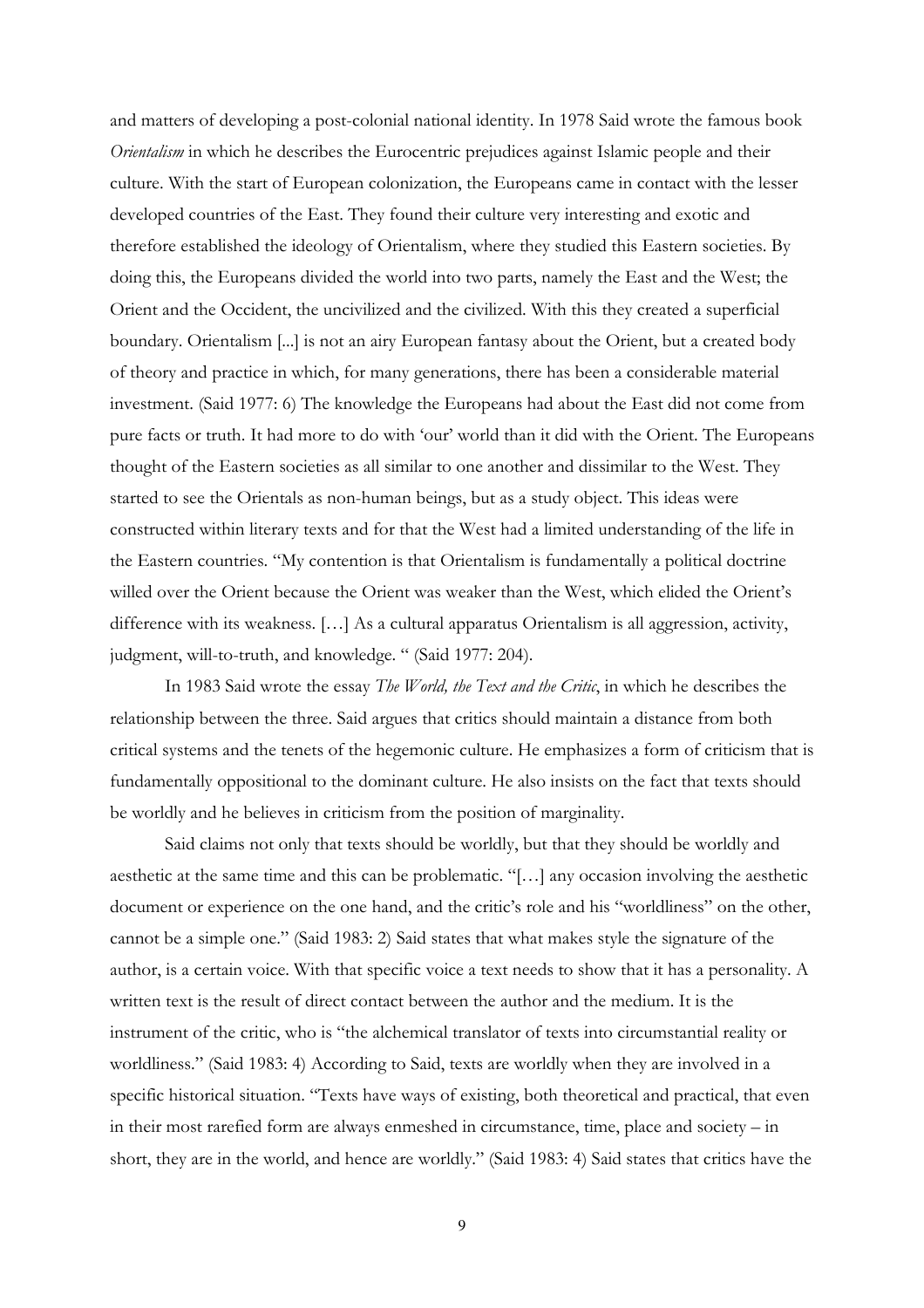responsibility to distance themselves from the hegemonic conceptions in cultural criticism. Criticism needs to reject the monopoly of the ruling class and make place for new ideas. It should be worldly and oppose monocentrism. In his essay Said explains what he means with this term:

Most of all, I think, criticism is worldly and in the world so long as it opposes monocentrism in the narrowest as well as the widest sense of that too infrequently used notion: for monocentrism is a concept I take in conjunction with ethnocentrism, the assumption that culture masks itself as the sovereignty of this one and this human, whereas culture is the process of dominion and struggle always dissembling, always deceiving. Monocentrism is when we mistake one idea as the only idea, instead of recognizing that an idea in history is always one amongst many. Monocentrism denies plurality, it totalizes structure, it sees profit where there is waste, it decrees the concentricity of Western culture instead of its eccentricity, it believes continuity to be given. (Said 1983: 22)

I argue that Le Clézio writes the worldly texts that Said values. He writes through the eyes of both the so-called Occident, the West, the civilized and the so-called Orient, the East, the uncivilized and in this way offers windows into foreign worlds. Coetzee on the other hand does not necessarily write about foreign cultures and countries, but I do not think this makes him less worldly. Damrosch states that the kind of literature that shows these other worlds is most important for the subject of cosmopolitanism, because it gives us the opportunity to learn from all sorts of different countries and people. But in my opinion cosmopolitanism does not necessarily have to include the border crossing of countries. Coetzee is cosmopolitan mainly by discussing uncomfortable and innovative ideas and the theme of "the other".

 Cosmopolitanism appears on a broad an dynamic spectrum. In this thesis I argue that there is not one right answer to the question "what is cosmopolitanism?", because in my opinion cosmopolitanism cannot be labeled simplistically. The boundaries of what is cosmopolitanism and what is world literature are dynamic, the conceptions keep changing and changing.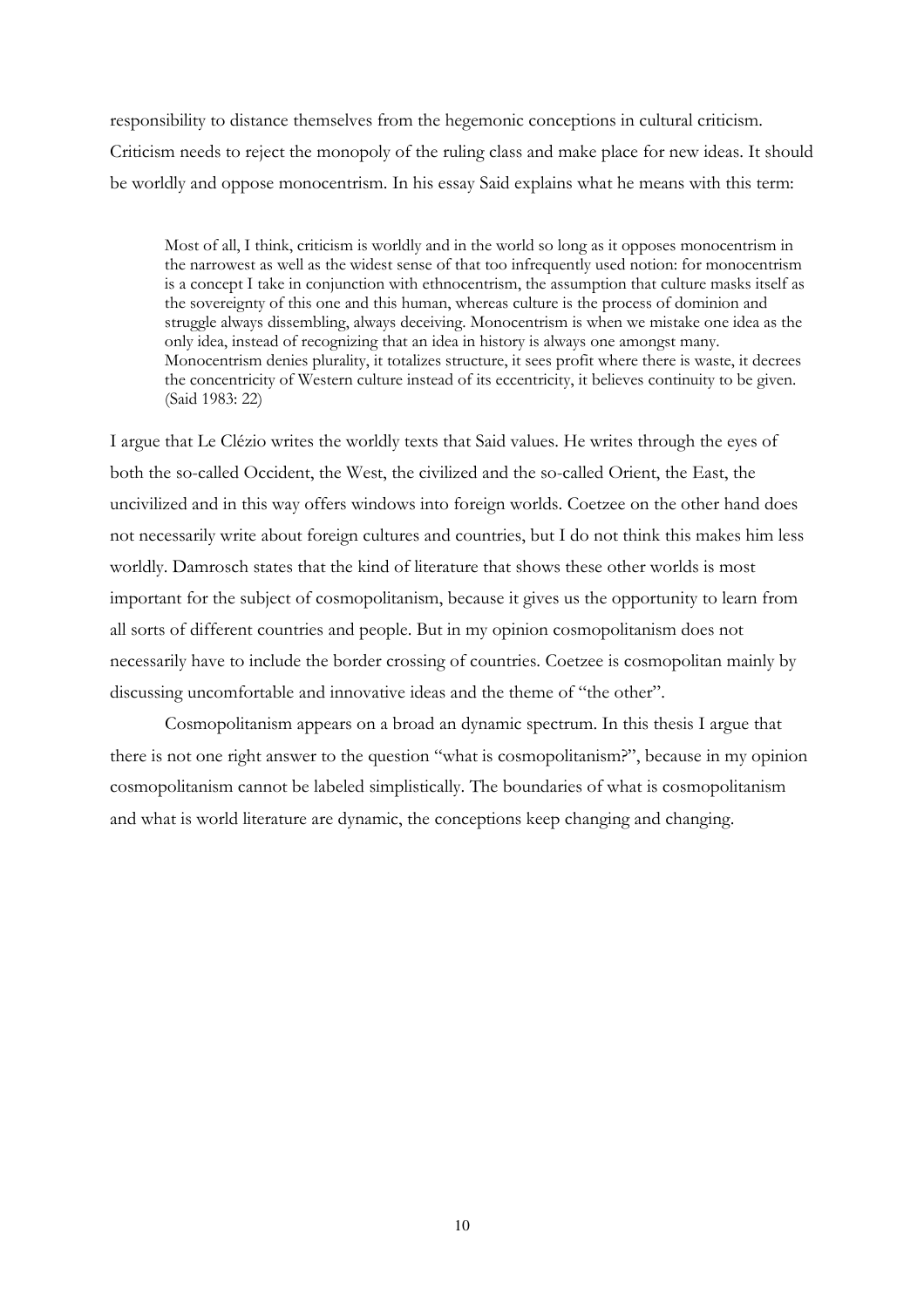#### 2. Life and work of J.M.G. Le Clézio

#### 2.1 Le Clézio

Jean-Marie Gustave Le Clézio, mostly referred to as J.M.G. Le Clézio, is not just any writer, he is a Nobel Prize winning writer. If he had not won the Nobel Prize for literature, most of us would have probably never heard of him, for he is was not well known in the English speaking world. According to Adam Gopnik's foreword in *Wandering Star*, this is partly a reflection of the insularity of American criticism, but also partly because Le Clézio is a difficult writer. He is not a writer who is hard to read, but whose point of view is mostly so original that it is difficult to understand what exactly he is doing. Obtaining an English translation of one of Le Clézio's works might be a little harder than expected, but since he won the Nobel Prize for literature, some English translations were published. Novels that have been published in English are Le Procès-Verbal (The Interrogation), Désert (Desert), Onitsha (Onitsha), Terra amata (Terra amata), La Guerre (War) and Étoile Errante (Wandering Star).

 Le Clézio's mother was born in Nice and his father was born on the island of Mauritius, which was a British colony in those days. Le Clézio has never really lived on Mauritius, but sometimes stayed there for a few months. Nevertheless, he regards himself both as a Frenchman and a Mauritian and he has both a French and a Mauritian citizenship. Le Clézio himself was born in the same city as his mother, Nice, on 3 April 1940. In 1948 he traveled with his mother and his brother to Nigeria to join his father. We see traces of this experience in the partly autobiographical *Ontisha*, a novel about a little boy who travels from France to Nigeria. After studying at the University of Bristol in England from 1958 to 1959, Le Clézio finished his undergraduate degree at Nice's Institut d'études littéraires. In 1964 Le Clézio earned a master's degree from the University of Provence.

He lived in England for some years, in London and Bristol and after that he moved to the United States to work as a teacher. During 1967 he served in the French military in Thailand, but after protesting against child prostitution, he was sent to Mexico. From 1970 to 1974, he lived with the Embera-Wounaan tribe in Panama. Since 1975 he has been married to his Moroccan wife Jémia and they have three daughters. They live in several places; in Albuquerque, in Mauritius and in Nice. Le Clézio has taught at several universities around the world.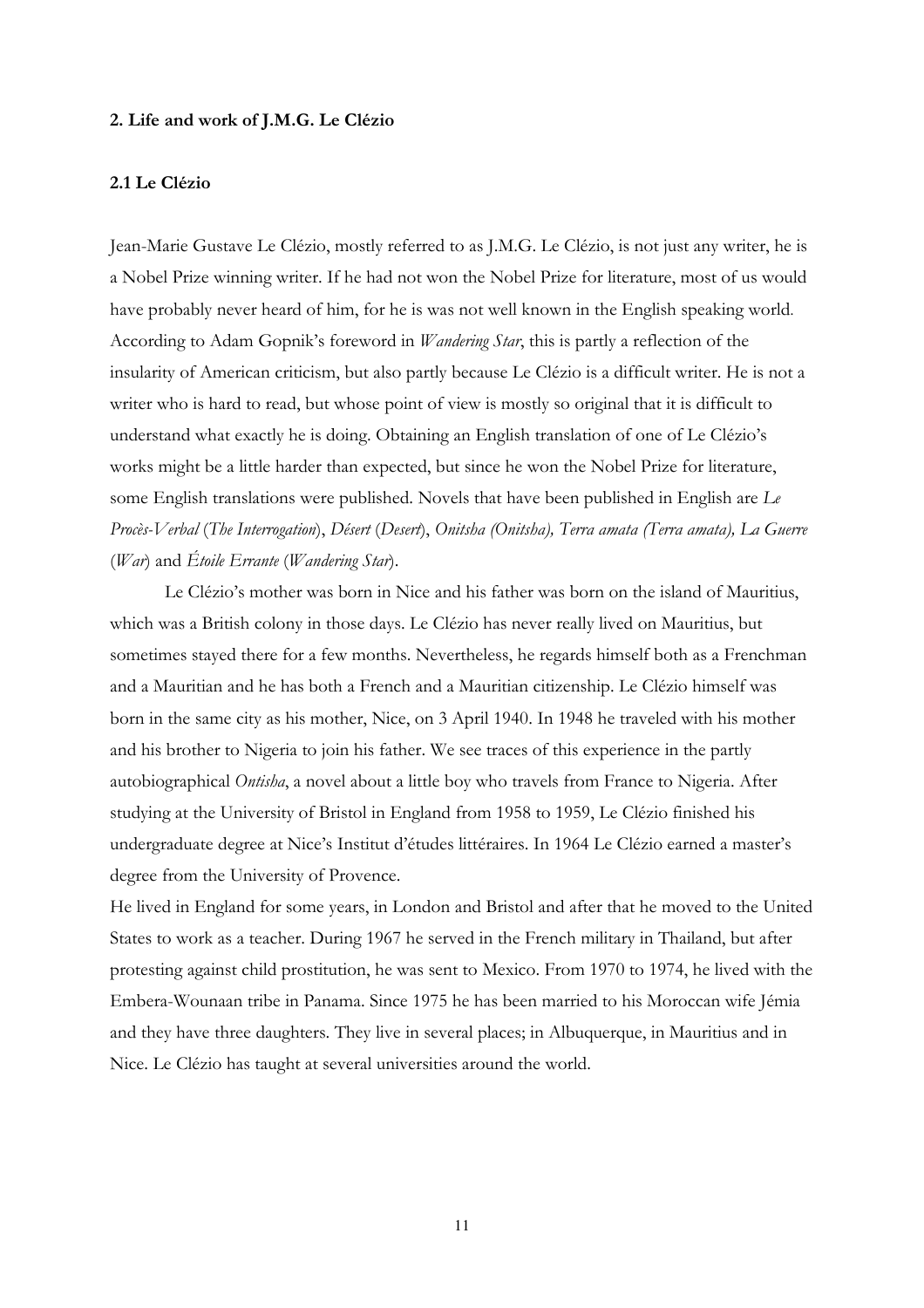### 2.2 Themes

Le Clézio has been writing since he was seven years old. When Le Clézio was twenty-three, his first novel Le Procès-Verbal (The Interrogation) was published. Since then he has published more than twenty-five novels, but also short stories and essays. In the first twelve years of his writing career, Le Clézio experimented with the themes of insanity, language and writing, but later on his style changed substantially. He dismissed experimentation and started to use themes such as childhood, adolescence, and traveling. This made him even more popular than before, because it attracted more and different kind of readers. His work is often philosophical, but most of all it is cosmopolitan. The stories take place in a suburb in Pennsylvania (The Interrogation), in small villages in France (Wandering Star), but also in the Sahara (Desert) or on the Niger (Onitsha) in Africa. Le Clézio does not just have one subject he writes about, he writes about seas and deserts, about war and peace, about childhood and adulthood, about small villages and countries. Le Clézio writes through the eyes of the oppressed, he writes of young people and their dreams.

 According to Jean-Xavier Ridon, who wrote an article about displacement in Le Clézio works, Le Clézio writes of "displaced persons" who seek, each in his or her own way, to find their place in the world." (Ridon 1997: par. 2) He writes about their experiences and their memories and according to Ridon memory "binds people together in a sense of belonging and community, which imply an idea of recognition and identity." (Ridon 1997: par. 24) Ridon states that memories travel via storytelling and that this is important because as memory moves from place to place, from culture to culture and from person to person, it also becomes the memory of others.

### 2.3 Le Clézio's writing; Contesting orientalism

Le Clézio was an uncommon choice as winner of the Nobel Prize for Literature. There was some objection because of the fact that a pretty unknown French writer was writing about colonization, exile and war. The Western Le Clézio could not surely know as much about this subjects as Eastern writers could. But Le Clézio has travelled a lot during his life and this travelling has given him certain knowledge en experience. He processes his experiences and travels in his books, as for example in Onitsha. In the books that Le Clézio wrote in the second part of his career, when he dismissed experimentation, he used themes such as childhood, adolescence, and traveling. I will discuss these books first, because these are the books that gave Le Clézio the image of a cosmopolitan writer.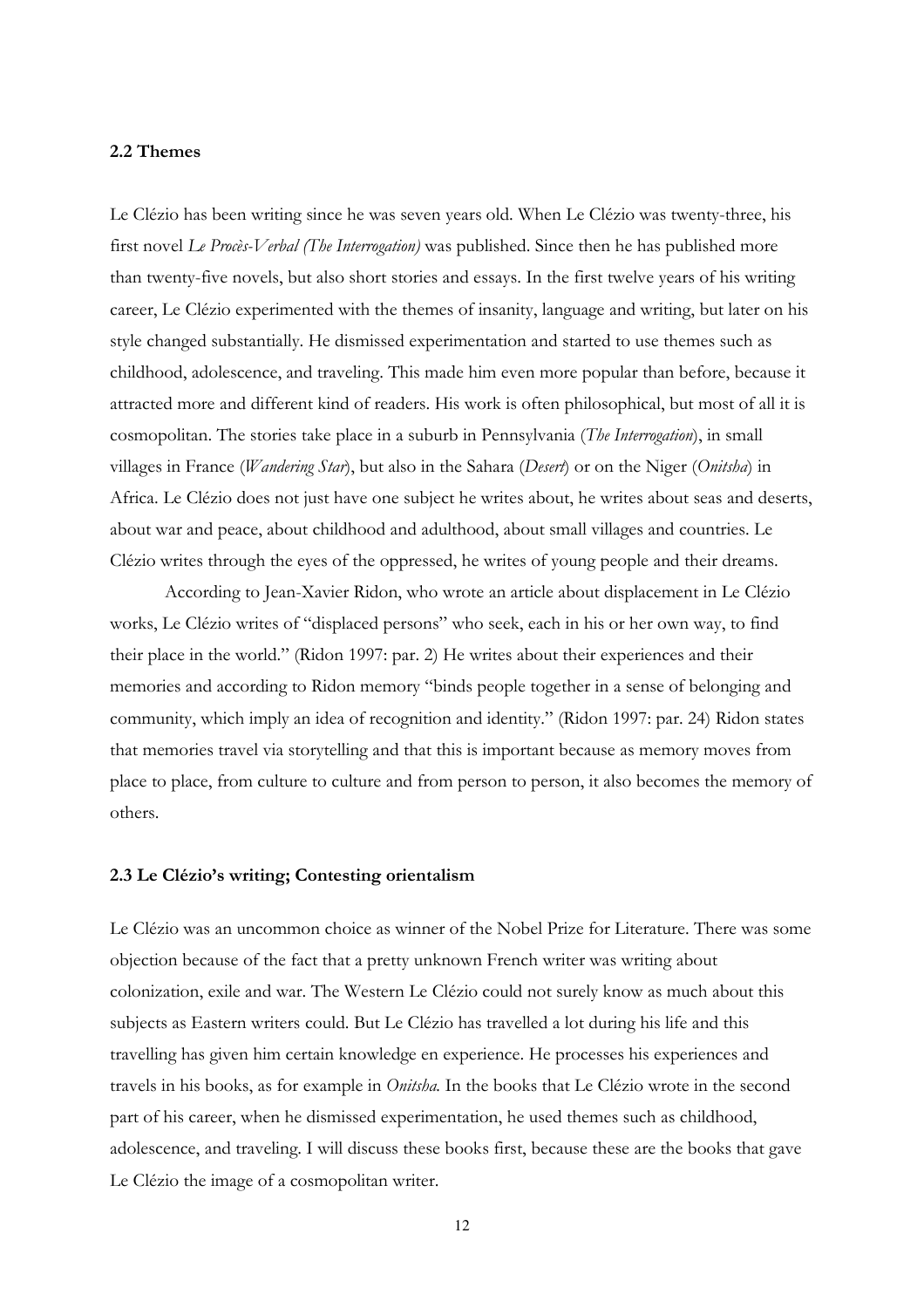Wandering Star is a story about two girls. One of the girls is Esther, a Jewish girl who is forced to leave her home in a small village in France because of the Nazi invasion. The book describes her journey to Jerusalem. During this journey she grows up and begins to understand what the war is about. She understands that her father is dead and that they had to leave their home, otherwise the Nazi's would have killed them. Arriving in Israel, Esther meets the other girl, Nejma, a Palestinian refugee of the same age.

Suddenly a very young woman broke away from the crowd. She walked toward Esther. Her face was pale and haggard, her dress covered with dust, she was wearing a large scarf over her head. Esther saw that the straps of her sandals were broken. The girl walked up close enough to touch Esther. There was a strange gleam in her eyes, but she didn't speak, she didn't ask anything. For a long moment she stood still with her hand resting on Esther's arm as if she were going to say something. Then she pulled a blank notebook with a black cardboard cover out of her pockent and on the first page in the top right-hand corner she wrote her name, in capital letters like this: N E J M A. (Le Clézio 1980: 192)

Nejma was also forced to leave her home behind. They only meet very shortly. It is as if something pulls them toward each other, as if they know each other and recognize themselves in "the other". They are both very different and very similar at the same time. For me this is the main importance of cosmopolitanism. In order to be a citizen of the world, you need to be able to know/see/feel "the other". Being cosmopolitan is not only knowing yourself and your own place, but you also need to open up yourself to others. In the case of Nejma and Esther, Le Clézio describes this encounter with "the other" as familiar and unclenched, but in Coetzee's work we see that this encounter with "the other" can be deeply uncomfortable as well. After their encounter Nejma goes to a refugee camp. Both girls wander through the world, in an endless quest for a safe home.

 In the previous chapter I discussed Said's claim that texts should be worldly and aesthetic at the same time. A certain voice shows that a text has a personality, which makes it aesthetic. Le Clézio's Desert has its own personality. It is a rich and poetic novel, which really displays the cosmopolitan character of Le Clézio. It reflects on colonization and its legacy. In Desert Le Clezio weaves together two stories, namely that of the Tuareg, the desert warriors, also known as the blue men, and that of the young Nour and Lalla. The story Le Clézio tells about the Tuarag, is the story of their last days, when they are being driven from their ancestral lands in North Africa by the French colonial army. Desert is a slow, but beautiful story. Le Clézio's detailed descriptions of the suffering, the desert, the draught, the heat, the sky, make the story so vivid and real.

It was as if there were no names here, as if there were no words. The desert cleansed everything in its wind, wiped everything away. The men had the freedom of the open spaces in their eyes, their skin was like metal. Sunlight blazed everywhere. The ochre, yellow, gray, white sand, the fine sand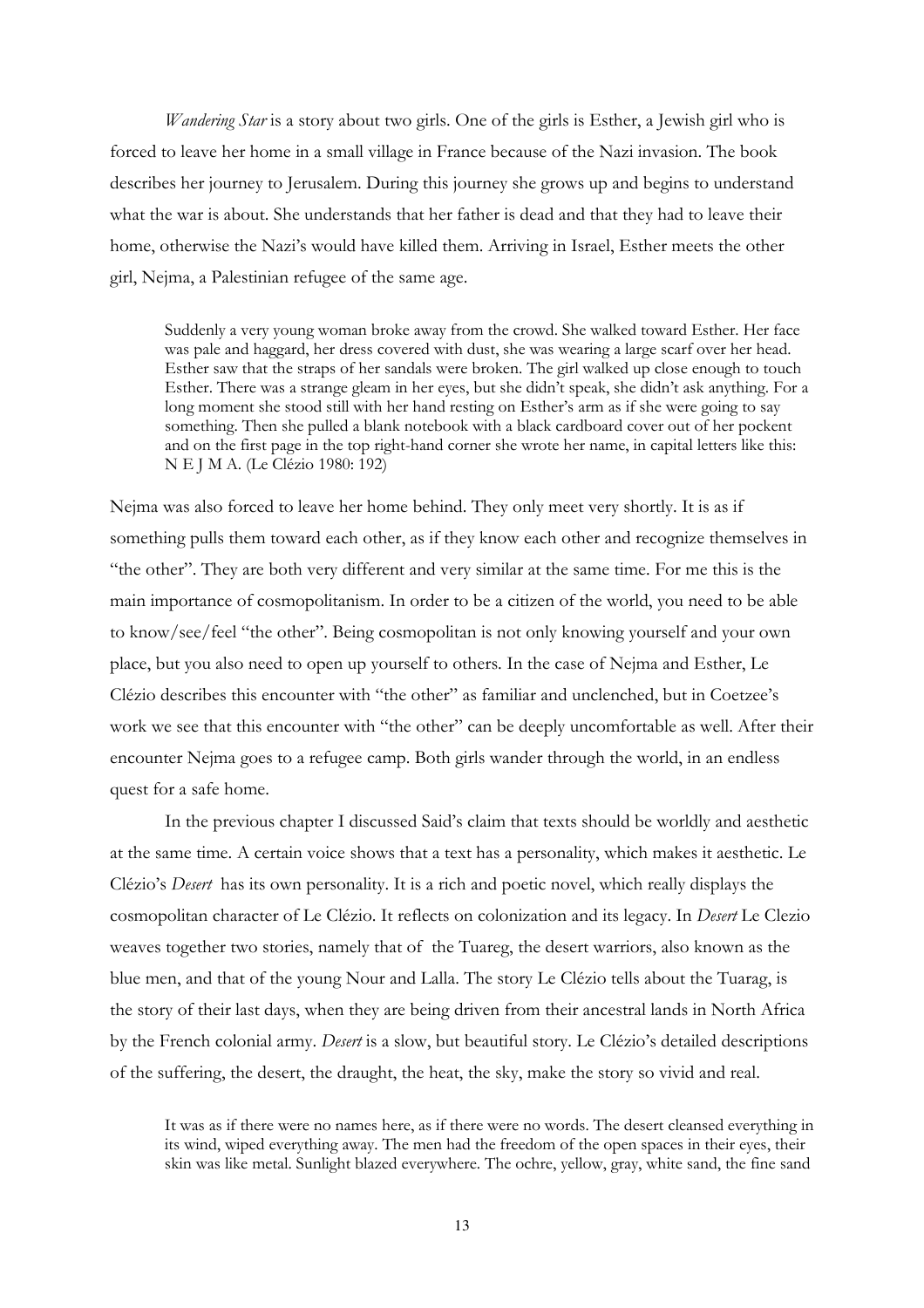shifted, showing the direction of the wind. It covered all traces, all bones. It repelled light, drove away water, life, far from a center that no one could recognize. (Le Clézio 1980: 5)

In Desert Le Clézio writes about people who are close to the earth and sea, and at the same time about the beauty and forces of nature. Because of the fact that Le Clézio's work is often so vivid, it touches the reader. It makes it easier for the reader to emphasize with the characters and opening up to them. A surreal encounter between the reader en the characters takes place. The readers meets "the other" in the same way novels character's meet "the other".

 In Wandering Star we also see an individual voice and personality. Here Le Clézio's writing style is beautiful, yet understandable. He writes in a simple and child-like style. His use of language is flowing and expressive, very poetic and dreamy, which is in contrast with the subjects he writes about. Le Clézio is a master in writing rich and vivid passages. His novel Wandering Star is full of this vivid passages. One of the most vivid described parts of *Wandering Star* is where Le Clézio describes Esther's little games with Tristan, where she jumps from rock to rock in nothing more than her panties. While reading, I can feel the wind touching the grasses and the trees. I can see the goose bumps on the children's naked bodies. I can hear their shouting and their laughing. I can hear the rippling of the river. "For a while Tristan could hear their shouts, their calls, then their voices were drowned out by the sound of the water cascading down between the boulders. The sky over the valley was utterly blue, a hard, taut color that hurt your eyes." (Le Clézio 2004: 56) . Wandering Star carries out the aesthetic aspect that Said values, but does it also contain the aspect of worldliness, or in other words, is it cosmopolitan?

 Said argues that texts are worldly when they are involved in a specific historical situation. "Texts have ways of existing, both theoretical and practical, that even in their most rarefied form are always enmeshed in circumstance, time, place and society – in short, they are in the world, and hence are worldly." (Said 1983: 4) *Wandering Star* is a story that is entangled in a certain circumstance, time, place and society. It takes place between 1943 and 1982 (time) during a war (circumstance). The characters travel from one place to the other. It ranges from France and Italy to the Middle-east (place) and they get in touch with the inhabitants of those places (society). Said insists on the worldliness of the text, that is related to the social and cultural manifestations. He rejects the idea of close-reading, where only the texts itself creates meaning, but he believes that texts should be studied as a part of a historic, social and cultural network. Wandering Star is part of a very big historical, social and cultural network. It is one of the numerous texts that have been written about the Second World War. When you read a book that is about the Second World War you can ask the yourself whether it adds something to the enormous amount of literature that has already been written on the subject. It is not easy to come up with an original story, but with

14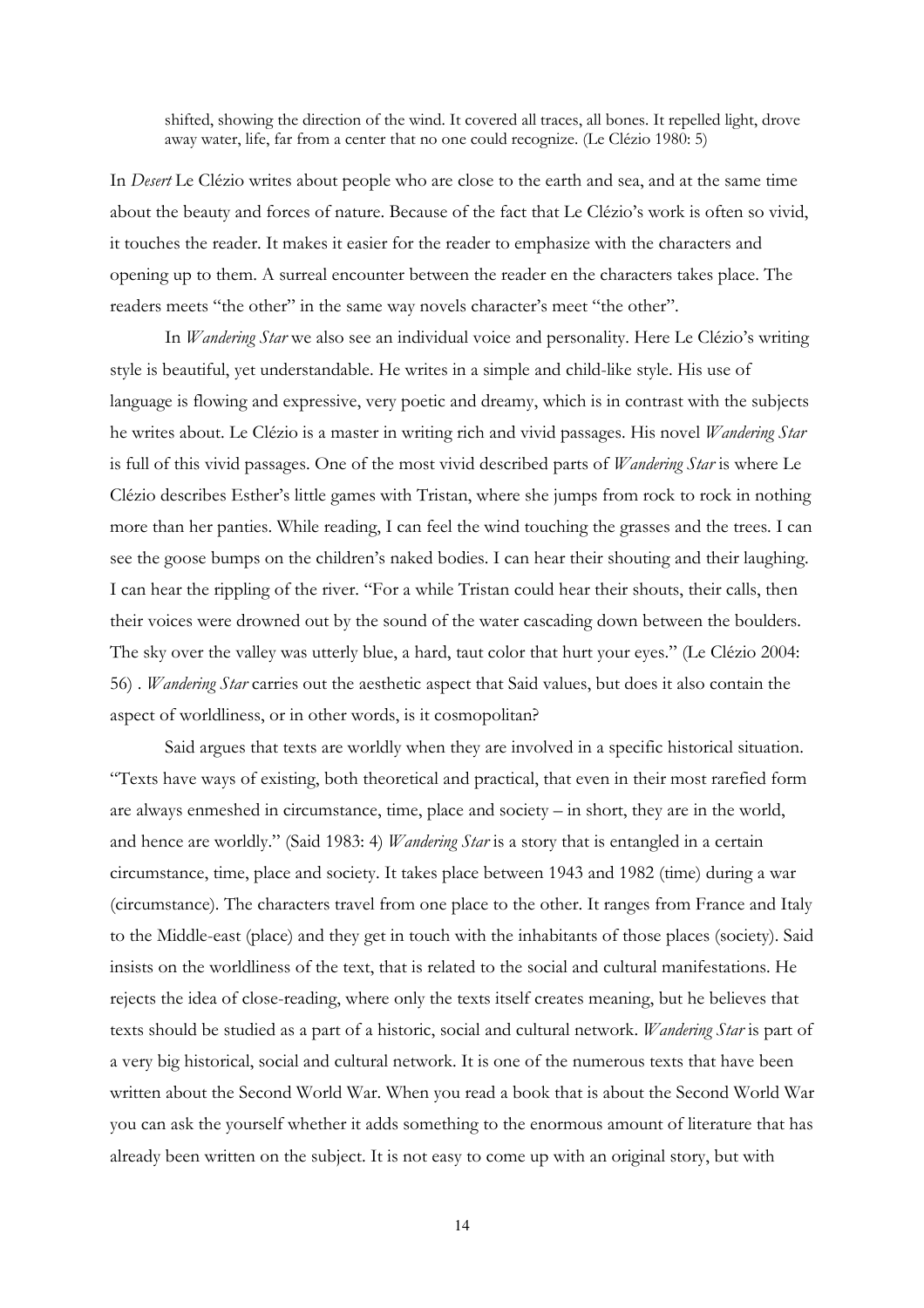Wandering Star it is exactly what Le Clézio did. A lot has been written about the fate of Jewish people in Europe, but much less about the fate of surviving Jews that escaped to the young Israeli state. The Palestinians have been almost entirely absent in European literature. So not only does Le Clézio write a worldly text that is part of an historical, social and cultural network, but it is also an original story. It is one of a kind, it something new, and with that Le Clézio distances himself from the leading conceptions in literature.

 In his essay Said states that critics have the responsibility to distance themselves from the hegemonic conceptions in cultural criticism. Criticism needs to reject the monopoly of the ruling class and make place for new ideas. Criticism should be worldly and oppose monocentrism. This is exactly what Le Clézio does by writing his story from another point of view than usual. He writes not only from the Western viewpoint, but also from the Orient viewpoint. Le Clézio is a French writer who is writing about subjects such as colonization, exile and war. Is this Western author writing about Eastern subjects similar to the European attitude towards the Oriental that Said criticized in his book Orientalism? Especially since Le Clézio is a French writer and according to Said "To speak of Orientalism therefore is to speak mainly, although not exclusively, of a British and French cultural enter-prise." (Said 1977: 4) On the contrary, Le Clézio's novel Wandering Star shows that it is far removed from what Said described as Orientalism. Most significantly he distances himself from this Orientalism by telling the story from more than one ethnic point of view. The structure Le Clézio uses in *Wandering Star* is probably the reason the book was so well received by European readers. He starts with the story of Esther, a French Jewish girl who has to escape her country. It is a story European readers easily identify with, because it takes place in their own familiar surroundings and because they have read so many other stories on this subject. They read about this beautifully described journey she makes to Jerusalem and everything that happens during this journey. And then suddenly, the readers barely noticing it, he shifts to the less recognizable story of the Palestinian girl Nejma. The readers are then so touched already by the story, that they keep reading and start to see the similarities between the lives of the girls. "How does one represent other cultures? What is another culture? Is the notion of a distinct culture (or race, or religion, or civilization) a useful one, or does it always get involved either in self-congratulation (when one discusses one's own) or hostility and aggression (when one discusses the 'other')?" (Said 1983: 325) Le Clézio proves that there is another way to discuss "the other", instead of with aggression and hostility. He tries to let his readers empathize with the life and situation of the Palestinians. The Palestinians are in this case the ones who represent the Orientals. The differences and polarities between Esther's and Nejma's lives, show that the story of the European Jewish girl who had to flee Europe because of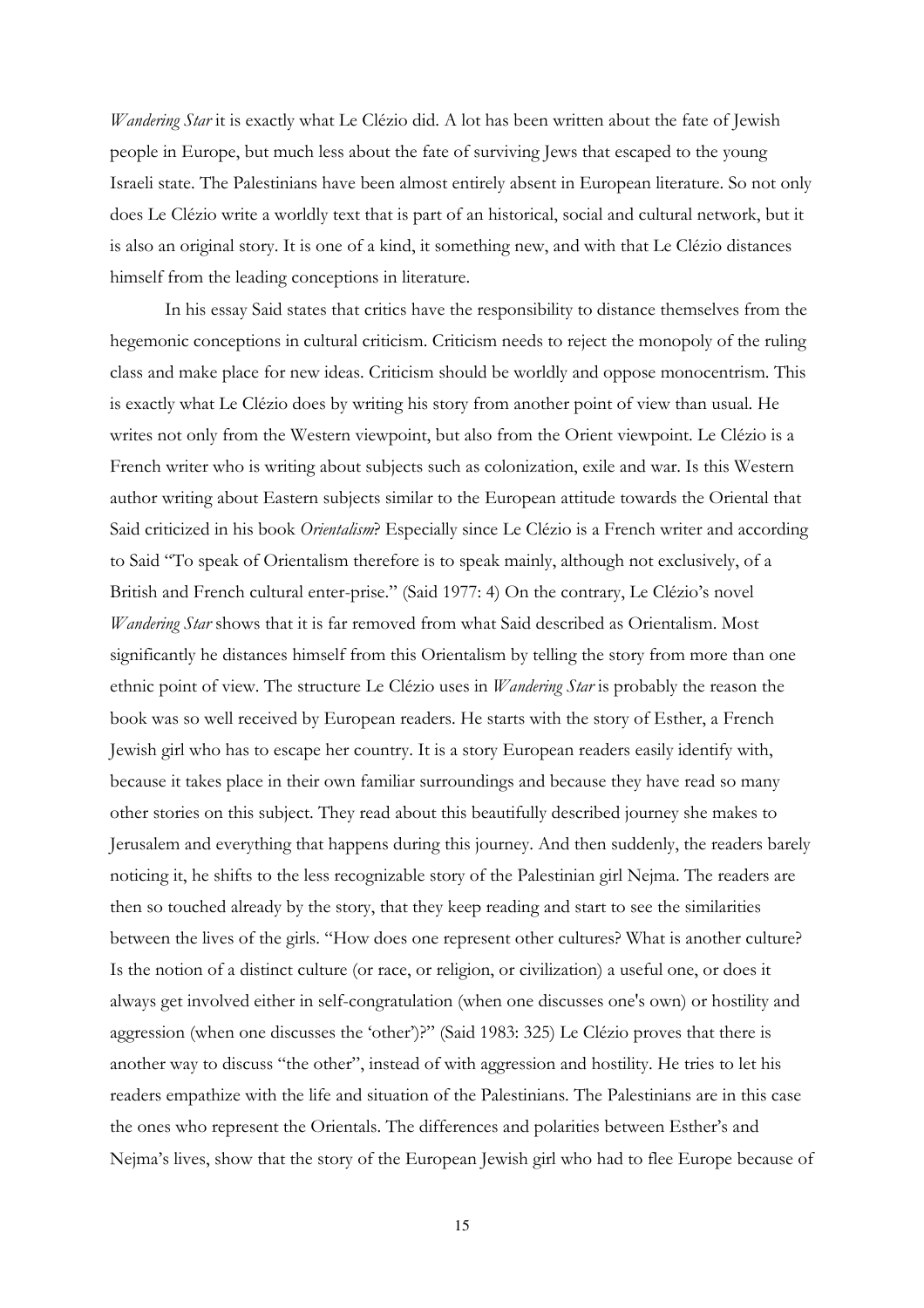the Nazi invasion, is not the only story. It shows how complex the history of the Jews and the Israeli-Palestinian conflict is, and also shows that the solution for one problem often creates other problems.

 Le Clézio's Onitsha also brings forward Le Clézio's empathy with "the other". Onitsha is a partly autobiographical book, which tells the story of Fintan, a young European boy who travels from Bordeaux to Onitsha in colonial Nigeria with his Italian mother. The main theme of the book is traveling. Fintan travels from France to Nigeria and after Fintan's father losing his job, the family travels to London first and then to the south of France. This main theme shows Le Clézio bond with travelling, but besides the theme of travelling, it is also a book about childhood, slavery and colonialism. Fintan and his mother find it hard to integrate into the colonial society of Onitsha. They feel like they are strangers, alone in a world where they do not belong.

She felt her throat tighten, as if she might cry. She looked at the English officers around the table, so white; she sought Geoffroy's gaze. But no one was paying attention to her, and the women continued to eat and to laugh. Gerald Simpson's gaze paused a moment upon her. There was a strange glint in his eyes, behind the lenses of his glasses. He wiped his little blond moustache with a napkin. Maou felt such hatred that she had to avert her gaze. (Le Clézio 1992: 60)

In the previous passage we also see the contradictions between the white "self" and the black "other". It is made very clear that the officers are white and have blond hair. The novel criticizes the power of the white ruling class and the oppression of black people. The book is a critique of racism and colonialism. Throughout the book the mother Maou speaks out against the way the colonials treat the indigenous people.

Maou was on the terrace and watched with astonishment – these chained men were crossing the garden, their shovels on their shoulder, with a regular noise each time the rings around their ankles pulled on the chain – left, left. Their black skin shone through their rags like metal. Some looked over towards the terrace; their faces were eroded by fatigue and suffering. (Le Clézio 1992: 59)

## 2.4 Terra Amata

Terra Amata is a story about a man named Chancelade. The story focuses on the experiences and perceptions of the main character. Chancelade is a man who does not do much, but he experiences his ordinary life in so much detail, that this makes his life worth to write about. For Chancelade, the world is filled with beauty, wonder and possibilities. From everything he has ever done he remembers the most minute details. From the sand on the beach where he was playing as a little boy, to the insects in his garden. Chancelade leads both himself and the reader "through numerous sensorial and contemplative adventures which yield unexpected insights on humankind's situation in the universe. The fictional account of Chancelade's experiences offers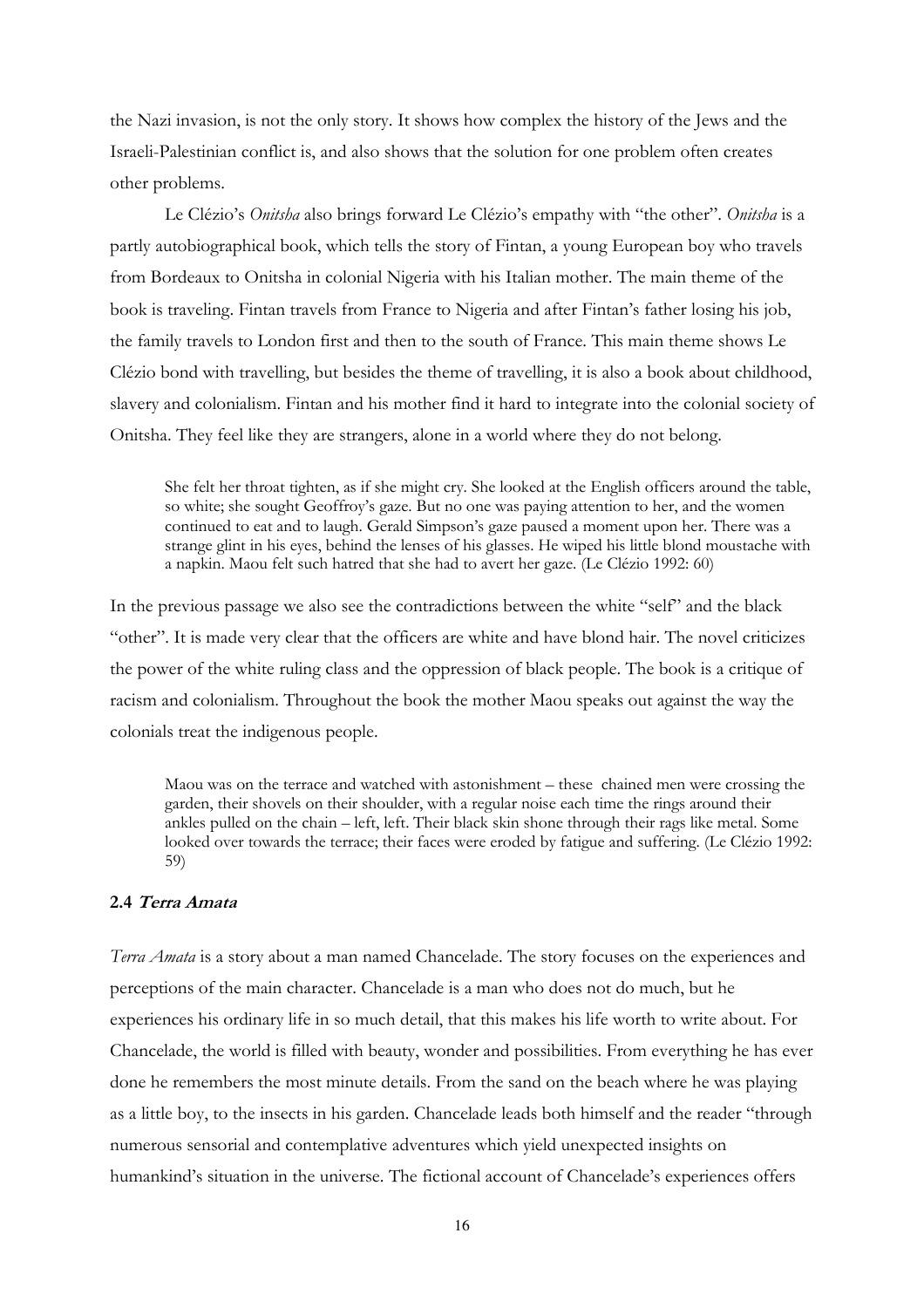simultaneously a prescription for how to live, a critique of the social and cultural institutions that have traditionally determined modes of living, and an example of a new kind of literature that brings attention to some of the earth's most minute details and reveals what can be learned from them about the relationship between humans and the earth they inhabit." (Racevskis 1999: par. 1) Terra Amata is full of lyrical descriptions and language games. It is not at all a book about travelling, but it is a book that focuses on life itself. "this novel is about the earth and more specifically about a certain way of approaching the world's concrete realities." (Racevskis 1999: par. 1) Terra Amata was written in the first twelve years of Le Clézio's writing career, where he still experimented with the themes of insanity, language and writing.

 Earlier I argued that in order to be a citizen of the world, you need to be able to feel yourself into "the other". In Coetzee's novels this encounter with "the other" is often deeply uncomfortable. This is also the case in Le Clézio's *Terra Amata*. "The other" we encounter are for example animals, little bugs. Chancelade is torturing little bugs by capturing them and pulling their legs out.

Chancelade began with the bug in cell No. 16. It was a strong little creature and when the boy got hold of it between his thumb and forefinger it struggled and tried to escape by clinging on with its feet. Chancelade brought it up close to his face, looked at it and rebuked it gently. Then with his left hand he pulled off its legs one by one. (Le Clézio 1967: 15)

While torturing the animals, Chancelade does not seem to feel much. He does not torture these bugs because he feels angry or sad, but he thinks he is a sort of god, who has the "absolute power over life and death over them." (Le Clézio 1967: 13) He is not being cosmopolitan, because he is not at all trying to think himself into "the other". Just like the colonial people in Onitsha and the Nazi's in Wandering Star he only thinks of himself and his own little world. He feels alone in the world and does not care about others. Partly this is also what happens in Coetzee's Elizabeth Costello that I am discussing in the next chapter. For Elizabeth Costello it is impossible to think herself into the being of other persons, but she claims that we should be able to think ourselves into the being of another; even into the being of an animal, because Costello states there are no bounds to this imagination. Costello does have the cosmopolitan view, even though it is hard for her to actually carry it out, while Chancelade does not even try.

 At first it confused me that Le Clézio chose this self-centered person as a main character. It is an unexpected point of view for a cosmopolitan writer as Le Clézio, but maybe we can see this as his way of empathizing with "the other", the un-cosmopolitan. Also it makes this book be in contrast with the rest of his cosmopolitan works, where the cosmopolitan aspect is even more highlighted by this less cosmopolitan work.

We should not see *Terra Amata* is an un-cosmopolitan novel, just because it has an un-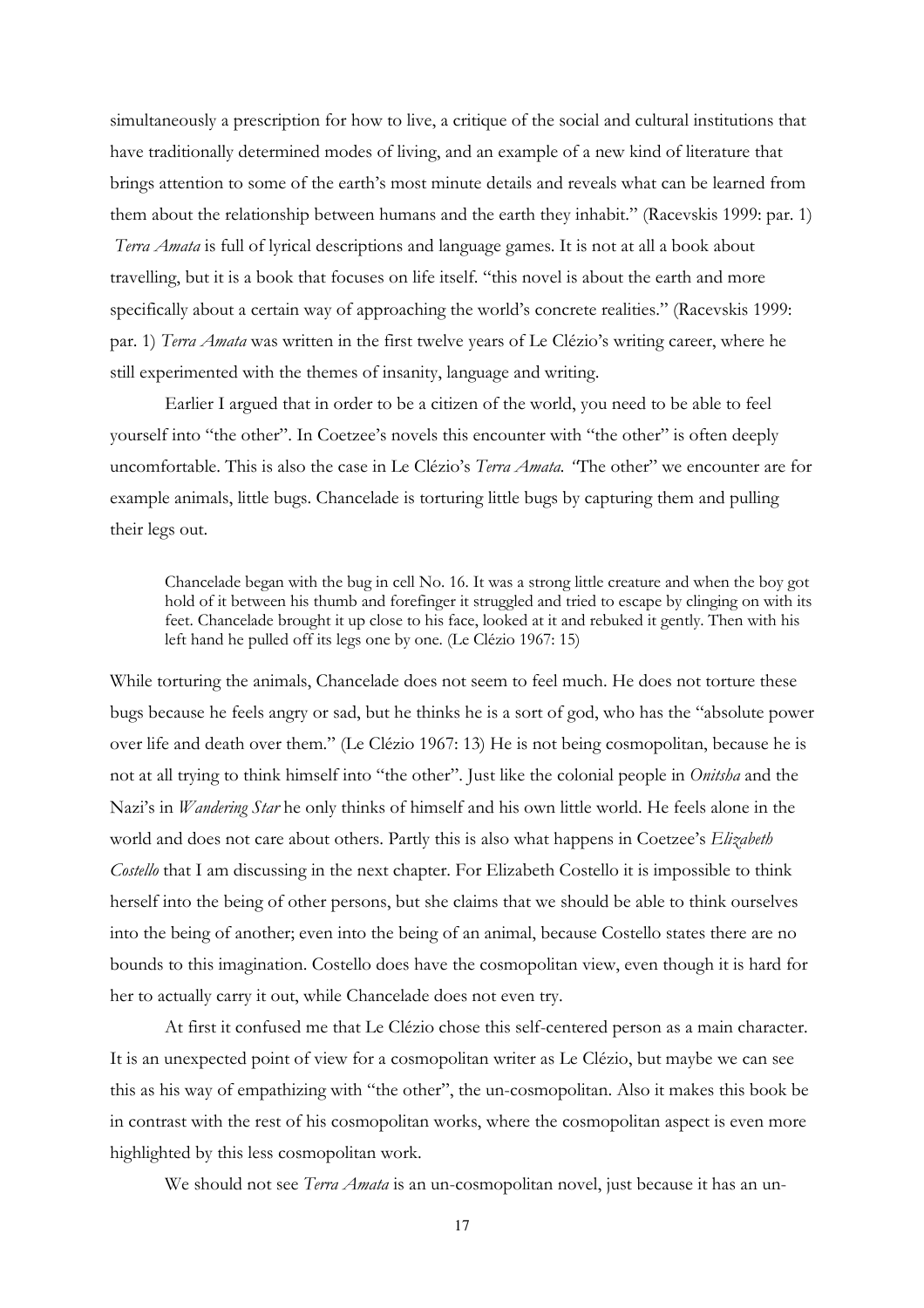cosmopolitan main character. It is cosmopolitan in the representation of the earth. Terra Amata focuses on earth's tiniest elements, tiny grains of dust or sand, insects, blades of grass. "Small specks of reality point to much larger structural analogies of themselves; our point of view on miniature worlds implies that an analogous perspective on our own world might consider us a microcosm. Thus a conception of the universe as a succession of cosmic levels, combined with meticulous attention to phenomenal detail, provides new ways of conceiving the situation of humans on the earth." ." (Racevskis 1999: par. 4) It does not behold the world as a whole, but it notices each small detail, that form the world together. Also it implies that we should not merely be concerned with the world, but also with the universe. This is also a cosmopolitan conception, only not the human side of cosmopolitanism, but more, precisely, the cosmic side of it.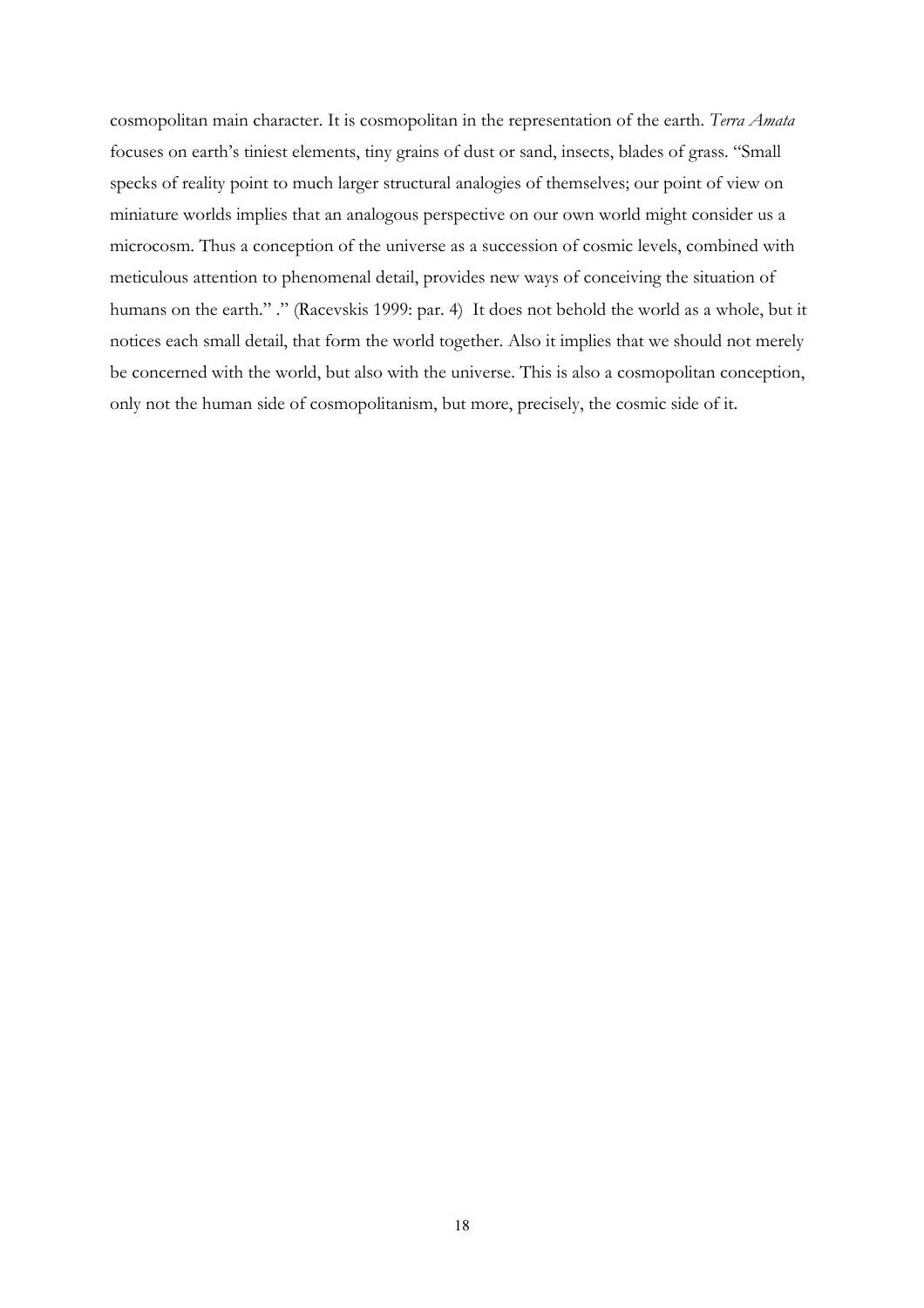#### 3. Life and work of J.M. Coetzee

### 3.1 J.M. Coetzee

J.M. Coetzee is a South African writer who in 2003 was awarded the Nobel Prize for Literature and was also the first author to be awarded the Booker Price twice. Coetzee is considered to be one of the most important writers of our time. Coetzee was born in Cape Town on 9 February 1940. Coetzee's father was a lawyer, government employee and sheep famer. His mother was a schoolteacher. Coetzee spent the biggest part of his youth in Cape Town and when Coetzee was eight years old he and his family moved to Worcester in Cape Province because Coetzee's father lost his government job due to disagreements over the state's apartheid policy. Coetzee studied both mathematics and English at the university of Cape Town and received a bachelor degree for both of them. In 1963 Coetzee married and he and his wife had a daughter and a son. In 1980 they divorced. Coetzee's son died in 1989 in an accident. From 1962 to 1965 Coetzee lived in the United Kingdom, where he worked as a computer programmer. At the same time he received a master's degree for a dissertation on the novels of Ford Madox Ford. In 1968, Coetzee began teaching English literature at the State University of New York and in 1969 he received a PhD in linguistics at the University of Texas. In Buffalo Coetzee started his first novel, Dusklands. In 1970 he returned to South Africa to teach English literature at the University of Cape Town. In 2002 Coetzee moved to Australia and in 2006, Coetzee became an Australian citizen. Several of his books are autobiographical. These autobiographical books are in the form of a trilogy and the novels are called Boyhood: Scenes from Provincial Life, Youth, and Summertime.

 Coetzee has been awarded many prizes throughout his career. He has a reputation for avoiding award ceremonies. He was the first author who was awarded the Booker Prize twice, namely first for Life & Times of Michael K and for Disgrace. In 2003 Coetzee won the Nobel Prize for Literature. Coetzee is a reserved and sequestered man. He is a vegetarian and does not drink nor smoke. He takes his writing very seriously and he writes every day.

## 3.2 Themes

Coetzee is a versatile writer who writes about all sorts of subjects, countries and people. Coetzee has written several novels in which the theme of the loner who must try to keep standing in a group often recurs. In his novels he also discusses, from different angles, important human themes such as love, happiness, loneliness, fear, sadness, good and evil and a theme that always comes back is the essence of being human. He uses a very compact and simple style to highlight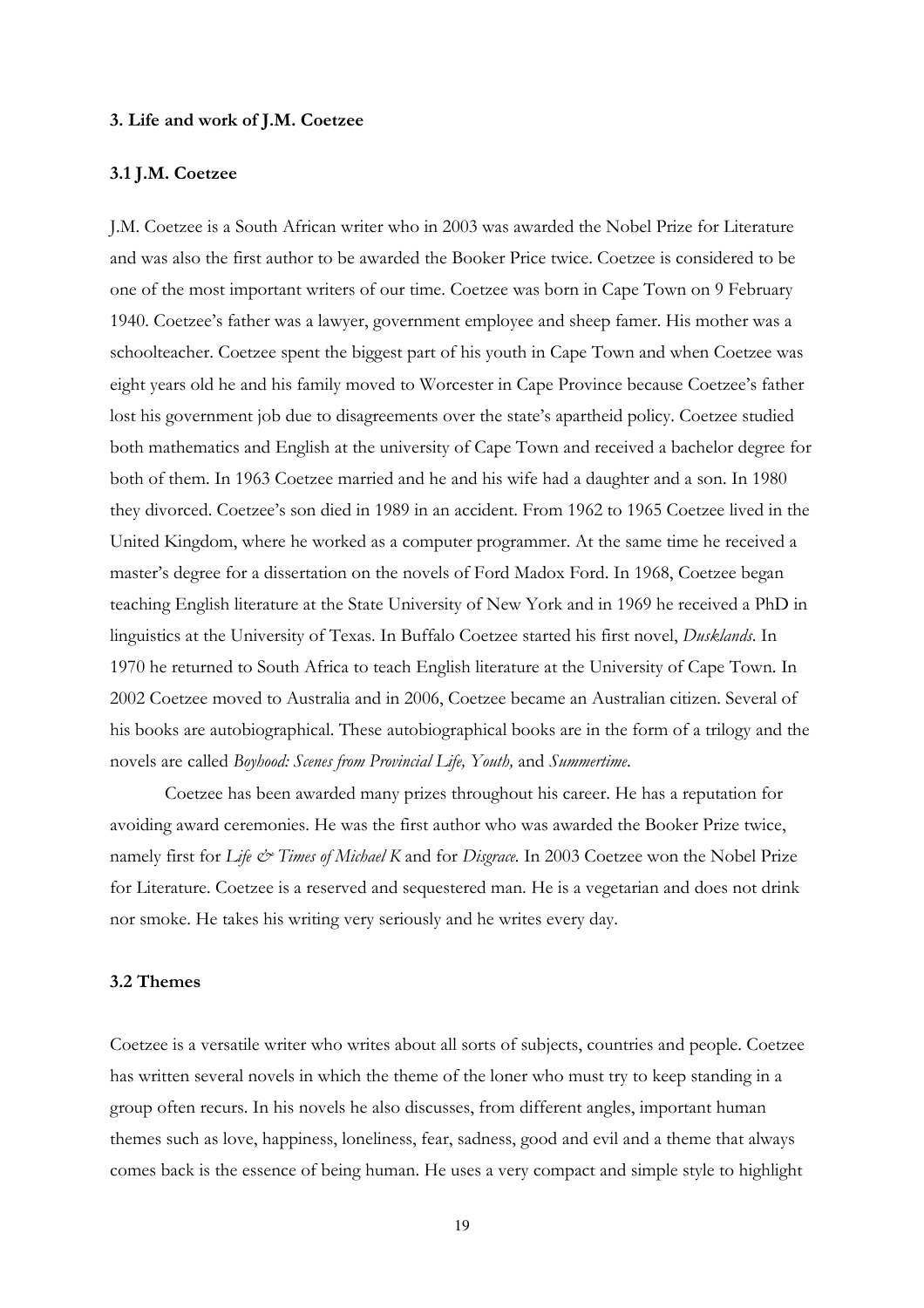major themes, by linking very complex themes to a seemingly simple story. Coetzee is not the kind of writer who writes mainly about cultures and travelling and who offers windows into foreign worlds, like le Clézio does, but that does not make him a less worldly writer. Coetzee is a writer who is not afraid of difficult and heavy topics. He is cosmopolitan in a way where border crossing is not necessarily the visiting of different countries, but where crossing the borders of certain topics and participating in uncomfortable situations is most important. However, we should not ignore the fact that Coetzee does write about travelling, especially in his autobiographical works, but also in other novels, like *Elizabeth Costello*. Costello is a famous writer who travels around the world to receive prizes and give speeches. Coetzee is a writer with innovative views and ideas that he shares with his public through readings, but also by processing them into his work.

#### 3.3 Uncomfortable cosmopolitanism

One of Coetzee's famous novels is Elizabeth Costello. The novel's protagonist is Elizabeth Costello, an aging Australian writer who travels around the world to give lectures. Elizabeth Costello is also the main character in Coetzee's academic novel, *The Lives of Animals* and she also appears in Coetzee's Slow Man. She became famous for writing The House on Eccles Street, a novel that re-tells James Joyce's Ulysses from the perspective of the protagonist's wife, Molly Bloom. The work is held in high esteem and Costello travels around the world to give lectures on various topics such as animal rights, realism, the Holocaust and literary censorship. Costello is a writer who often disappoints both her audience and her family. Her speeches are often provocative and uncomfortable. Apparently she also lacks all passion while delivering her message. Afterwards she leaves her audience confused and frustrated. By discussing these provocative topics Costello is breaking down comfort zones. She mentions subjects that other people do not want to be mentioned. She does not choose the easy way, but she chooses the critical and hard way. Costello is an exhausted and confused woman and has somehow lost herself and she does not seem to recognize the woman she has become.

For the moment, all she hears is the slow thud of the blood in her ears, just as all she feels is the soft touch of the sun on her skin. That at least she does not have to invent: this dumb, faithful body that has accompanied her every step of the way, this gentle lumbering monster that has been given to her to look after,this shadow turned to flesh that stands on two feet like a bear and laves itself continually from the inside with blood. Not only is she in this body, this thing which not in a thousand years could she have dreamed up, so far beyond her powers would it be, she somehow is this body; and all around her on the square, on this beautiful morning, these people, somehow, are their bodies too. (Coetzee 2003: 210)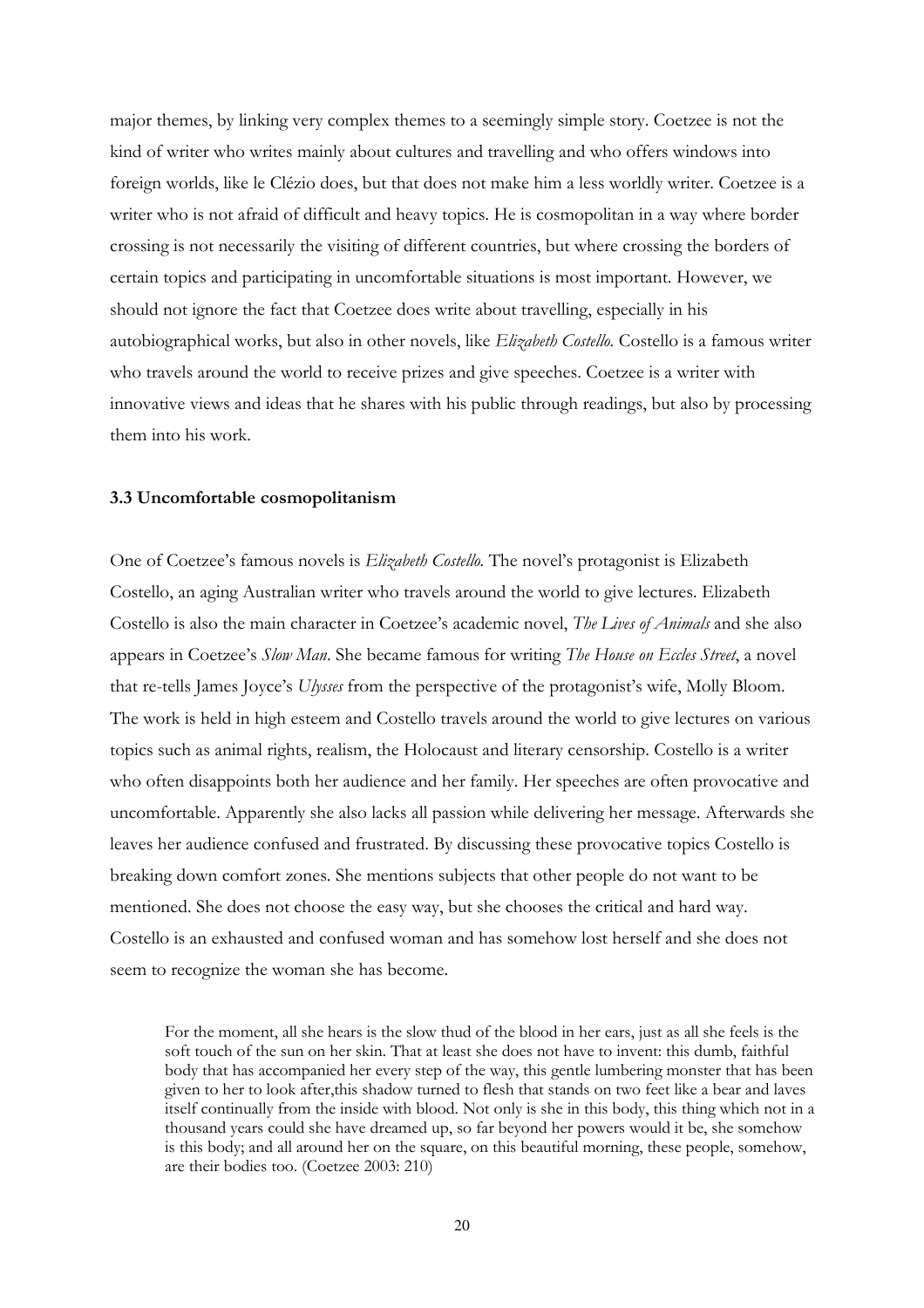Costello struggles with all kinds of issues like vegetarianism, belief and language. She discusses this issues in her lectures. Many of the lectures that Costello gives in the novel are edited pieces that Coetzee previously published.

There are several aspects that I believe make *Elizabeth Costello* a piece of world literature. Damrosch states that "masterworks could engage in a "great conversation" with their aristocratic forebears, a conversation in which their culture and class of origin mattered less than the great ideas they expressed anew". (Damrosch 2003: 9) Coetzee definitely meets the criteria of Damrosch's idea of what a masterpiece is. First of all he is in a conversation with his 'aristocratic' ancestors, like Descartes, Kafka, James Joyce, and so on. Coetzee is a writer who regularly makes use of intertextuality. The last chapter 'At the Gate', is a reworking Franz Kafka's Before the Law and *The Trial*. It is is a letter from Lady Chandos to Francis Bacon. This is an allusion to Hugo von Hofmannsthal's Letter of Lord Chandos to Lord Bacon, where Lord Chandos complains that language has begun to fail his need for self-expression and he regrets this. In Coetzee's letter a female voice is added to this canonical modernist work, which is also what is done in Elizabeth Costello. Coetzee included several writers and philosophers and works of world literature in his novel. These conversations with the great ancestors is partly what makes the novel worldly.

Secondly in *Elizabeth Costello* Coetzee brings forward several new and critical views and ideas. Through Costello's lectures, Coetzee shows the readers his view on certain subjects, such as vegetarianism, belief, language and evil. The lectures that Costello gives in the novel are real and often shocking readings that Coetzee himself has given. By framing these essays Coetzee found an original method to present these often philosophical texts. Here kicks in the problem of realism. The critic Cornwell wrote an article about Coetzee and realism. Cornwell says that the important issue of Elizabeth Costello is: "What is the writer trying to do for himself or herself by writing this work?" (Cornwell 2011: 349). He answers that Coetzee had some views and ideas that he felt were important and interesting to share with others. But what complicates this answer is that not Coetzee is sharing these ideas, but Costello is. Several critics have given different opinions on this, but they all appear to agree that "the Costello device is a creatively enabling one for Coetzee". (Cornwell 2011: 349)

 I argue that Coetzee wants his readers to analyze and think for themselves. The constant doubt and confusion that Costello has about herself and about her lectures, give the novel a critical, questioning character. The interventions by the narrator point out the literary status of the book, it makes the intern composition visible. The novel is not just a sum of theories. Elizabeth Costello:

It is not a good idea to interrupt the narrative too often, since storytelling works by lulling the reader or listener into a dreamlike state in which the time and space of the real world fade away,

21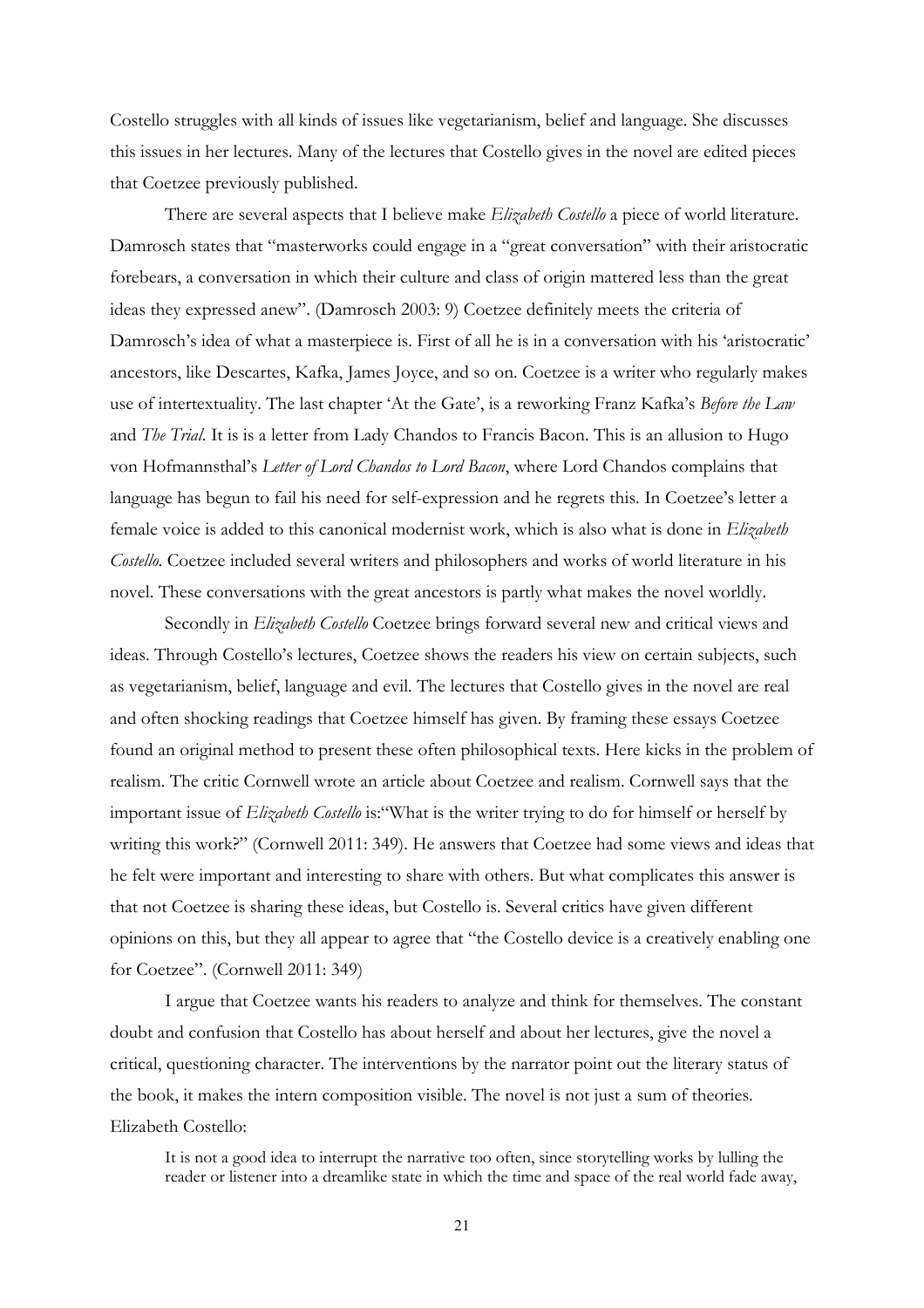superseded by the time and space of the fiction. Breaking into the dream draws attention to the constructedness of the story, and plays havoc with the realist illusion. However, unless certain scenes are skipped over we will be here all afternoon. The skips are not part of the text, they are part of the performance. (Coetzee 2003: 16)

She disagrees exactly with what Coetzee does, letting the narrator interrupt the story. The interruptions put emphasis on the novels own temporality, but also it stands in the way of a relaxing reading experience. It makes the reader analyze the things he reads and form his own opinion.

 Cosmopolitanism does not necessarily have to be the crossing of a country's border. A writer can choose to cross borders and visit other countries, whether in the novel or in real life. He can do anything he wants, he is the creator and he is not bound to anything. A writer can enter any space he wants. Coetzee describes various countries, travels and cultures in his works, but this is not the main reason for his cosmopolitanism. In Elizabeth Costello "the other" is a very important aspect. The novel gives a whole set of othernesses by making everything alien and uncomfortable. This creates a cosmopolitan view, because in cosmopolitanism not "the self", but "the other" is important. In order to be cosmopolitan and to be a citizen of the world it is necessary to think yourself into "the other". As we see in *Elizabeth Costello* this is not always easy. Opening up yourself to others can be deeply uncomfortable.

 The subjects animal rights and vegetarianism give an important voice to "the other". In the article Humanity of Animals and Animality of Humans Agustin Fuentes states that for Costello the humane treatment of animals and respect of animals arises from the "thinking ourselves "into the being of another"." (Fuentes 2006: 125) According to Costello we can seriously think ourselves into the being of another, there are no bounds to this imagination. Imagining what it feels to be like an animal is not the same as the actual experience of being this animal, we can only be this animal "anthropomorphically and psychologically" (Fuentes 2006: 125), but this thinking is important for the humane treatment and respect for animals. The subjects of "the other" and animals, are subjects she talks about in her readings. These statements contradict the way she acts. She does not even find it possible to think herself into the being of other persons, let alone think herself into the being of animals. Costello finds it so hard and difficult for her to be part of the world, it is impossible for her to blend in. She sees all people as "the other" and feels alone in the world.

 Throughout the novel, Costello is breaking down comfort zones and she cannot even help herself doing that. Breaking down these comfort zones is exactly what makes this a worldly novel. For Costello the border crossing is not the visiting of different countries, but the participating in these uncomfortable and stressful events, like the readings she detests. Costello

22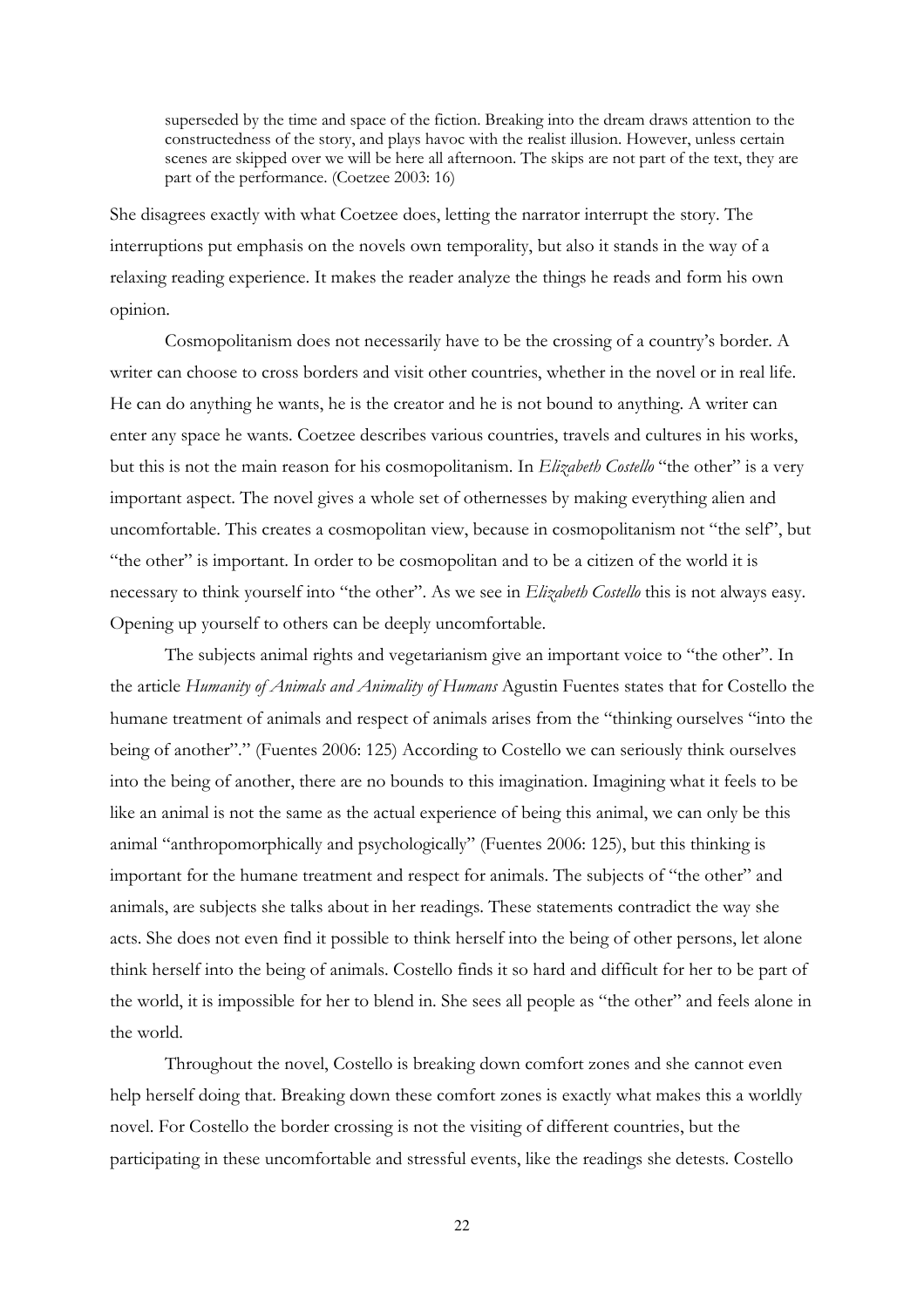always stays true to her own beliefs, no matter if other people disagree with that. Her audience does not like her speeches, but it is her opinion and she is not ashamed to share it with the world. If they do not want to hear it, they should not listen. Costello wants people to think and have their own opinions, just as Coetzee wants his readers to think for themselves. He does not give his opinion, but he wants his readers to form their own opinion. Coetzee appoints heavy topics, while sometimes interrupting the story to put emphasis on the novel's own temporality and to let the reader have an active reading position. Elizabeth Costello is a novel that breaks down comforting zones. It shows that dialogues are very important, but deeply uncomfortable as well.

### 3.4 Disgrace

In Disgrace, Coetzee enters the brain of David Lurie, an English professor who struggles with his excessive sexual desires. He is dismissed from his position as a teacher when he seduces one of his students, Melanie. He goes to live on his daughter's farm. It starts off as a quiet period and Lurie becomes comfortable with the rural life on a farm. But then the farm is attacked and Lurie's daughter Lucy is raped and becomes pregnant. *Disgrace* is a story about a man who loses everything he has; his reputation, his job, his dreams. *Disgrace* brings forward several themes; apartheid, race, poverty, personal shame, animal rights and crime. It is an honest and genuine story about the struggles around the apartheid, but the book sparked debate in the political surroundings of South Africa. They felt that the book portrayed South Africa in too pessimistic a light. In *Disgrace* Coetzee created an extreme tension. The main character of the book, Lurie, is a confusing person who is hard to understand. When being accused of sexual harassment he pleads guilty, but he rejects an offer of clemency by refusing to issue the public statement of contrition that the University demands. Lurie believes this is a private matter and by rejecting this he stays true to his own beliefs. This reminds me of Elizabeth Costello, who always stays true to herself. When her audience and family want her to keep quiet or talk about more accepted subjects, she still holds on to her own ideas and shares them with her audience.

 According to Gareth Cornwell: "Coetzee thus convincingly evokes the pathos of an aging man's recognition of the uselessness of his desire.." (Cornwell 2002: 315) He recognizes desire, but recognizing love seems to be impossible for Lurie. Lurie's self-centered vision on the world made him believe there was a relationship between him and the student, but there was not. They had sex, but Melanie is very passive in their interactions. Earlier, Lurie had the same confusion when he was 'dating' a prostitute. He believed they had a relationship, but they did not have one. "This failure of mutuality, of empathy, of imaginative identification, this refusal to acknowledge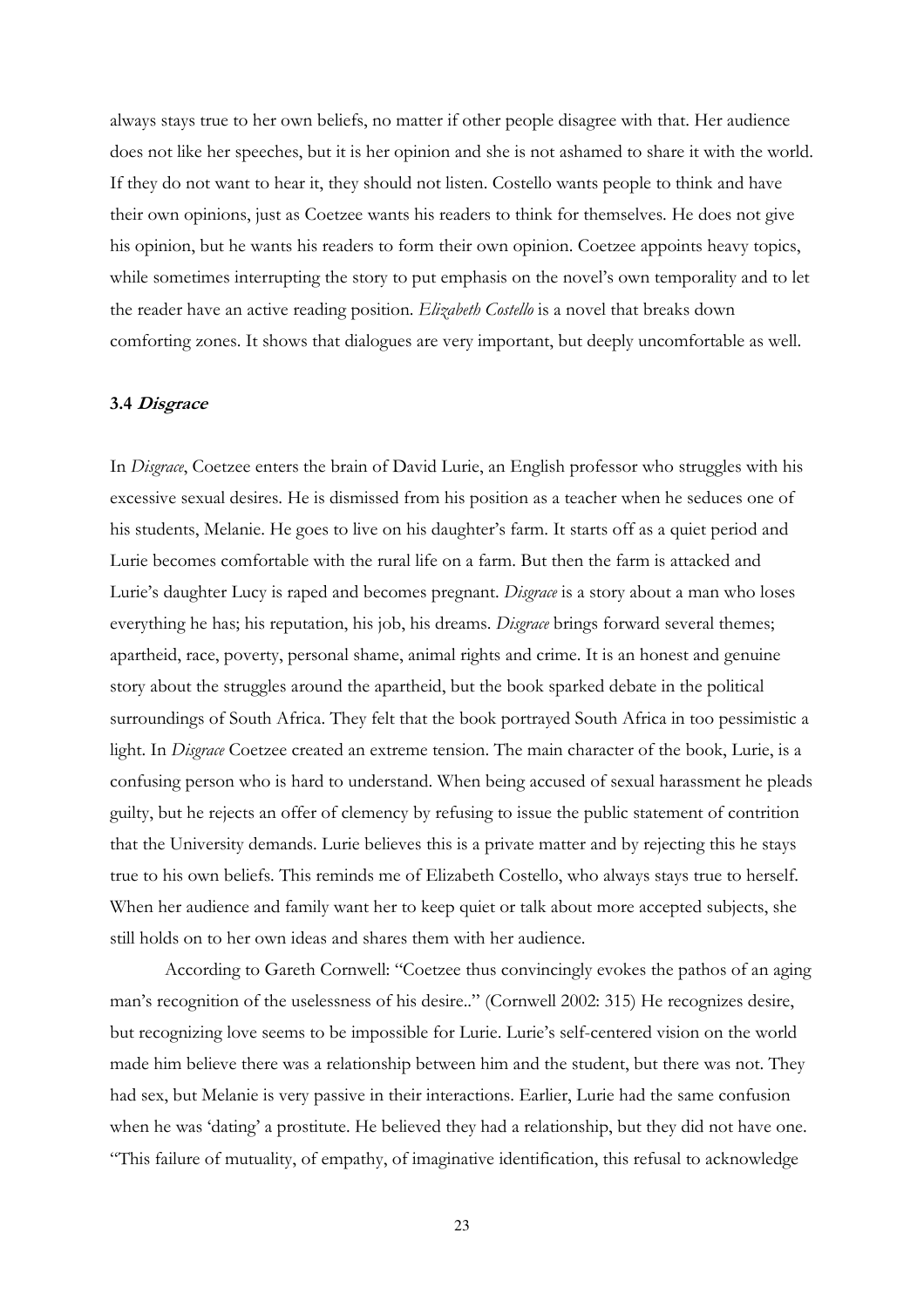the self's necessary passage through the other, seems to lie at the heart of the novel's thematic burden." (Cornwell 2002: 315) With losing his job and everything that came with it, Lurie can be linked to the white South African male in a world where such men no longer hold the power they once did. Lurie used to have everything under control, but now he is forced to rethink and reshape his entire world. He believes he is too old for this, but eventually it helps him finding out who he really is. First Lurie is completely wiped away, broken down. Everything that belonged to him and made him who he was, did not exist anymore. He seemed to have lost his self, which reminds me of Elizabeth Costello, who lost herself to such extent she did not even recognize herself anymore. Lurie has to start from the beginning and rebuild himself. Lurie finds out what life and death really mean, he discovers the essence of being human, a returning theme in Coetzee's novels.

In Elizabeth Costello the theme of "the other" is very present, this is also the case in Disgrace. In Disgrace we see "the other" in the opposition of men and woman, white and black, victim and victimizer; in the black male rapist and the white female victim. The novel presents the theme of otherness by making everything distant and uncomfortable. At the changing point in Lurie's life, when he loses everything that matters to him, he becomes a loner. Nobody understands the choices he made and he feels completely alone in the world. Just like Costello, Lurie finds it very hard for himself to be part of the world around him. By pleading guilty and refusing the offer of clemency he creates an uncomfortable situation for both himself and others. He distances himself from the rest of the world which makes him even more of a loner. Lurie especially has difficulties communicating with women. This is also a theme of the novel, difficulty of communication, not only between men and woman but also between parents and children and between human and animals. Father and daughter find it hard to communicate with each other. Lurie finds it difficult to understand Lucy's choice of a hard and simple farming life, far removed from the "civilized" world of ideas that have formed his own existence. Here we see that Lurie is not really a cosmopolitan character. Issues he does not understand, he simply rejects.

 Even more communicative difficulties arise after the attack. For Lurie it is impossible to speak about the attack with his daughter. Lucy says he will never understand what happened to her when she got raped, because he is a man. By doing this she makes Lurie one of "the others" and he becomes unreachable. From that moment on there is a clear division between men and women. After the attack Lurie is shaken, but Lucy, who seems calm, is in fact deeply traumatized. Lucy refuses to tell the police about her rape. She realizes that in the context of modern South Africa, no true justice will be served, but most of all she states this is a private matter. Lurie does not agree with this, but it is the same argument he posed during his hearing.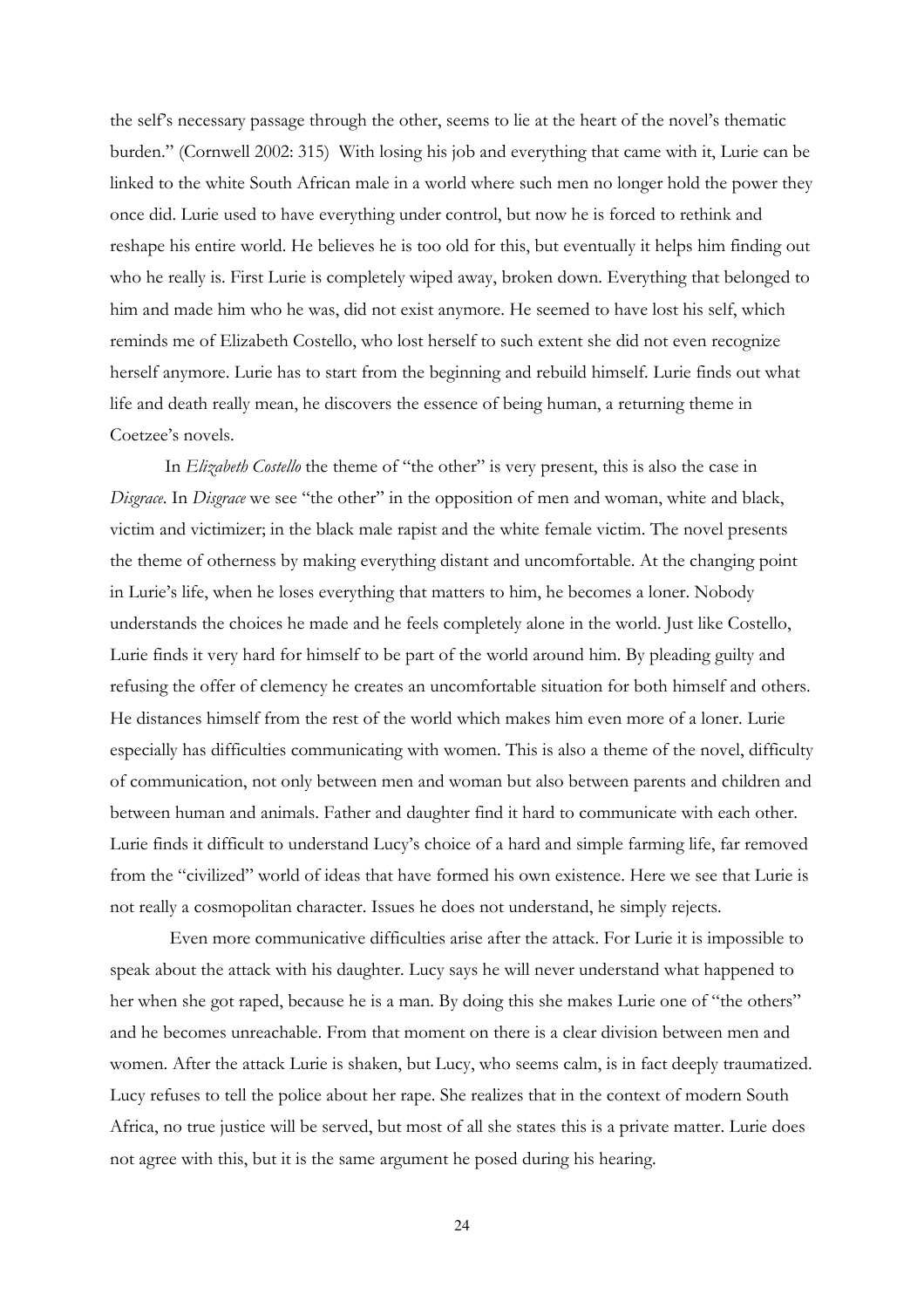The uncomfortable choices Lucy makes by keeping her rapists baby and marrying a man not for love, but in exchange for protection and the right to remain in her house, can also be seen as cosmopolitan. Lucy is one of the few white farmers remaining in the region. She is being helped by Petrus, a black African who lives in the back of her property. The white Lucy is the mistress, while Petrus is in a subservient position. At the end of the novel they get married and they become equal.

 Just as for Elizabeth Costello, for Lurie it is also impossible to think himself into the being of other persons. Both Costello and Lurie are not afraid to give their own opinions, even though it hurts others and creates uneasy situations. Disgrace also shows that dialogues are both very important and deeply uncomfortable. Coetzee is a writer who breaks down comfort zones.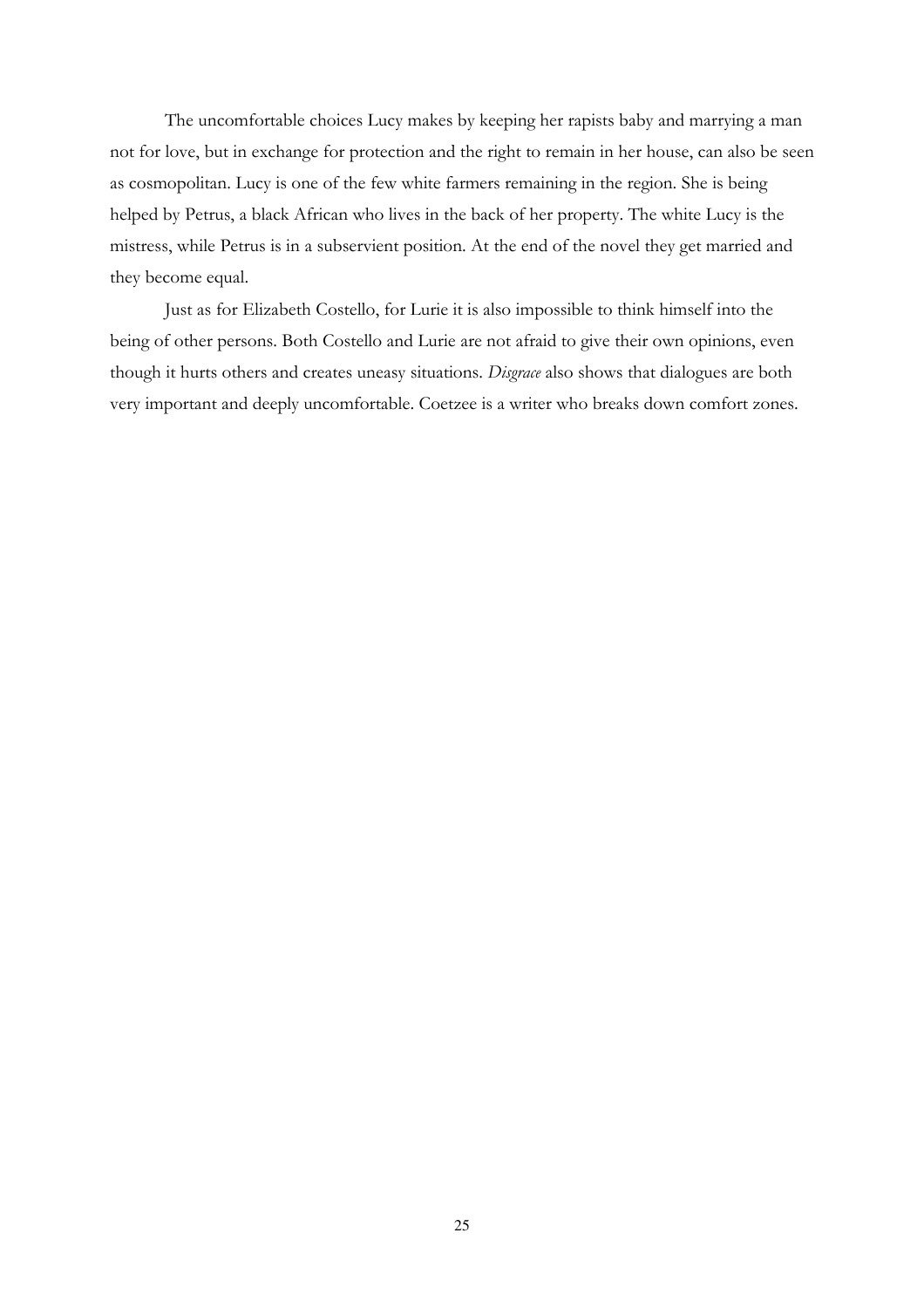## Conclusion

In my conclusion I will answer the main question of this thesis: What makes Coetzee and Le Clézio cosmopolitan writers and in what ways do they differ/agree? In the previous chapters I discussed their individual representations of cosmopolitanism. In the conclusion I will take a closer look at differences and similarities in the way Le Clézio and Coetzee represent cosmopolitanism.

 So what is cosmopolitanism? Cosmopolitanism does not have one fixed meaning, there are numerous notions and opinions on cosmopolitanism. In this thesis I have discussed the world literature of Le Clézio and Coetzee. It is impossible to understand and discuss contemporary world literature, without knowing what cosmopolitanism is and when talking about the subject of cosmopolitanism, it is impossible not to talk about the subject of globalization. World literature, cosmopolitanism and globalization cannot exist without each other. They exist side by side and are interwoven at the same time. According to Peter Trawny, globalization depends on cosmopolitanism in the same way cosmopolitanism depends on globalization. Globalization usually refers to the economic globalization, but also to the increasing global relationships of culture, people, and economic activity. Cosmopolitanism is mainly seen as the ideology that all human ethnic groups belong to a single community based on a shared morality.

 In this thesis I discussed several views on cosmopolitanism. Immanuel Kant believes that cosmopolitanism is a matter of participating, not of spectating. This can be extended to the cosmopolitan idea of "the other". In order to be a citizen of the world, you need to be able to empathize with "the other". Being cosmopolitan is not only knowing yourself and your own place, but you need to open up yourself to others. You need to participate in your own life and in that of "the other". An important aspect of this opening up to "the other" is that it can be deeply uncomfortable. Nussbaum states that cosmopolitanism should reject patriotism. She states that nationalism puts emphasis on diversity rather than on equality and that the goals of justice and equality fit in a world that has a cosmopolitan view, with citizens of the world. Robbins doubts this idea of cosmopolitanism, that someone who is cosmopolitan should be without boundaries, a citizen of the world who is not restricted to one country or culture. World literature has an important role learning about other cultures and creating a cosmopolitan world view. Goethe was the first to mention world literature; he predicted that national literature would become replaced by world literature

An influential critic in the field of cosmopolitanism and world literature is David

26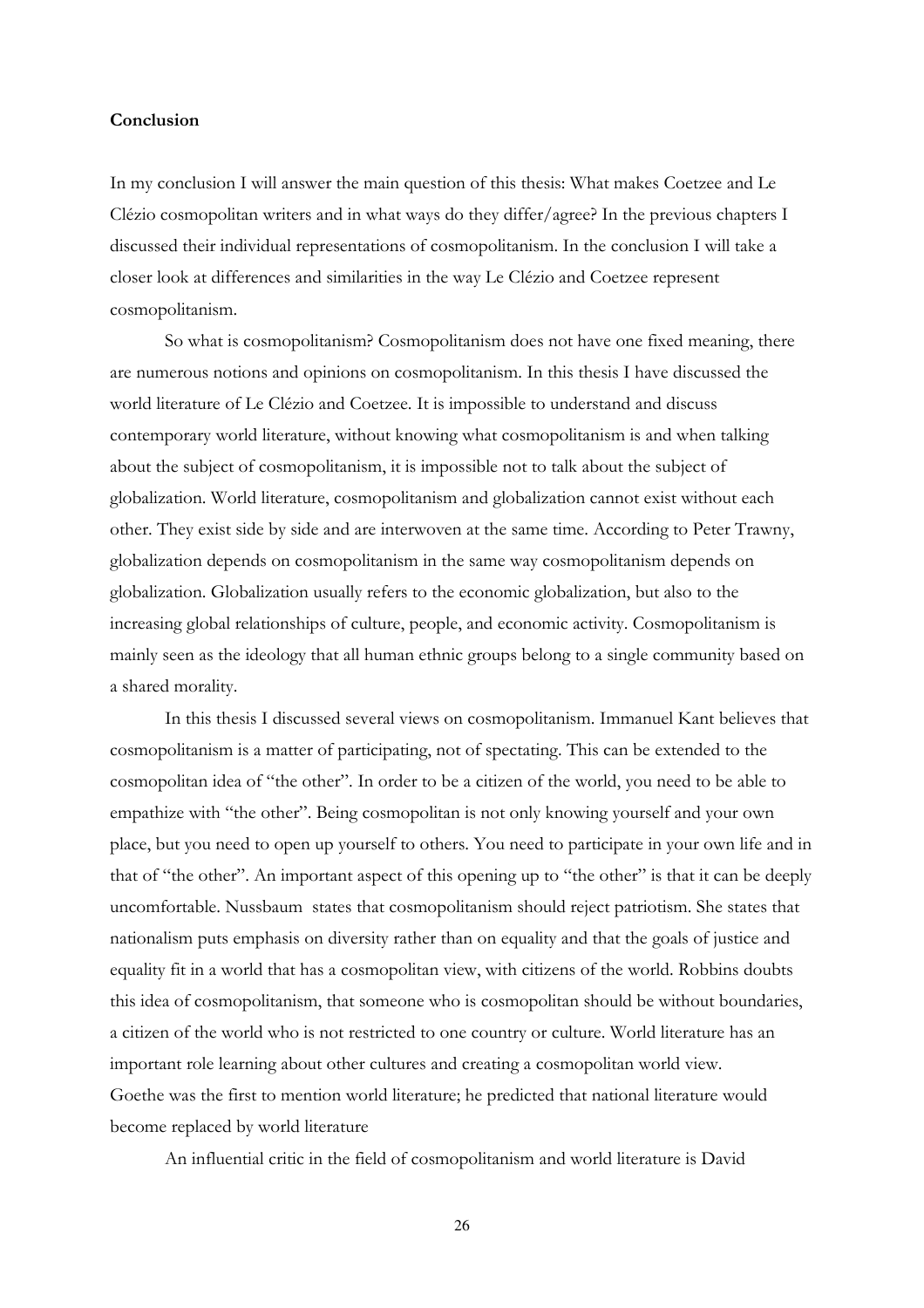Damrosch. He states there are three general conceptions of world literature: the Greek and Roman classics, the masterpieces and literature that offers windows into foreign worlds. He has three conceptions of what he thinks world literature is; as an elliptical refraction of national literatures, as a work that gains in translation and as a mode of reading. Also Edward Said has influenced the theories on world literature and cosmopolitanism. His most famous work is the book Orientalism, in which he describes the Eurocentric prejudices against Islamic people and their culture. With the start of European colonization, the Europeans came in contact with the lesser developed countries of the East. The Europeans saw the Eastern societies as "the other" and did not endeavor to empathize with them. Said strongly disagrees with this attitude. In his essay The World, the Text and the Critic Said argues that critics should maintain a distance from both critical systems and the tenets of the hegemonic culture. He insists that texts should be worldly and aesthetic at the same time. In Le Clézio's works I see the aspects that Said estimates as cosmopolitan. Le Clézio tries to understand "the other" and see him as an equal. He writes through the eyes of both "the self" and "the other", through the eyes of the West and the Orient. In Coetzee's work this is less visible, but this does not make him less worldly. On the contrary, he is very cosmopolitan in his way of discussing uncomfortable and innovative ideas and the theme of "the other". Cosmopolitanism is a broad and dynamic appearance, it is impossible to pin down. I argue that there is not one right answer to the question "what is cosmopolitanism?", because I believe that cosmopolitanism cannot be labeled so simply. The boundaries of what is cosmopolitanism and what is world literature are dynamic.

 Le Clézio and Coetzee have differences and agreements in their ways of carrying out cosmopolitanism, but they are both cosmopolitanism writers. Le Clézio is a writer who traveled a lot during his life and he processes these travels into his novels. Le Clézio's work is often philosophical, but most of all it is cosmopolitan. The stories take place in a in all kinds of places with all sorts of peoples. He writes about numerous different subjects, from nature, to war, to childhood. Le Clézio often writes through the eyes of young oppressed people. I stated that being cosmopolitan is not only knowing yourself and your own place, but also knowing "the other" and their place. In Le Clezio's work we see a lot of meetings with "the other". In *Wandering Star* there is the case of Nejma and Esther. A Jewish girl and a Palestinian girl, who have a very different background and culture, but because of their shared fate, they meet. Only by looking at each other they see this blink of recognition. Also in Le Clezio's Ontisha we see a meeting with "the other". Fintan and his mother have a hard time integrating into the colonial society of Onitsha. Maou feels hatred against the colonizers, who stand on the side of "the self", and she feels sorry for the indigenous people, "the other". Terra Amata is a different case. Chancelade is doing the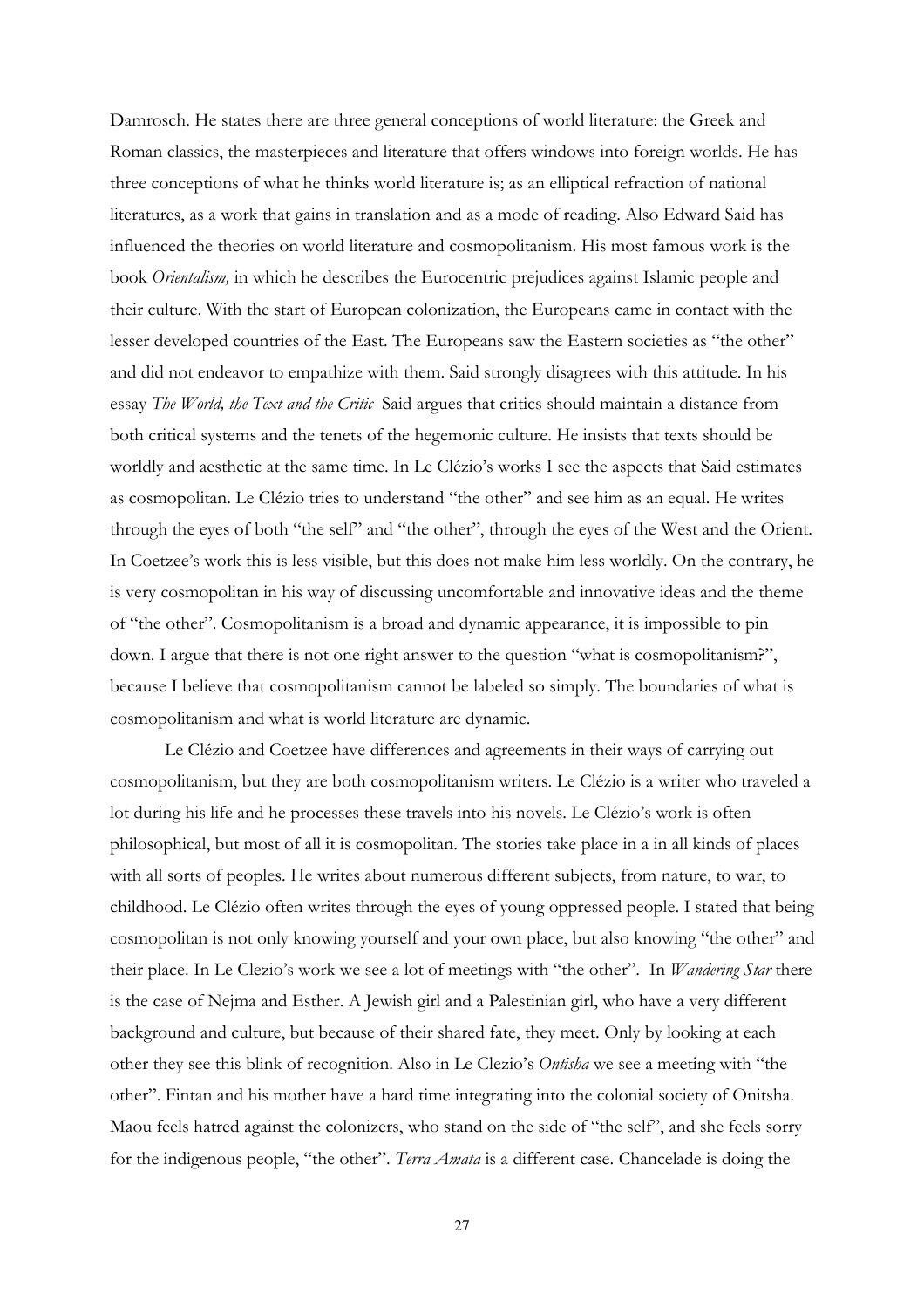opposite of connecting with "the other". He seems not to care at all and he stays in his own familiar environment, but we see an opening up to nature and the cosmos. Le Clézio's novels are novels with an individual voice. His language is flowing, expressive, poetically and dreamy. He describes the events in his novels a vivid way, which make the story seem very real. An outstanding encounter with "the other" in Le Clézio work is the one between the reader and the characters. Because of Le Clézio vivid storytelling the reader is being pulled into the story and is able to open up himself to the characters, "the other".

 Coetzee is a versatile writer as well, who writes about all sorts of subjects, countries and persons. He often discusses the theme of the loner, who must try to keep standing in a group, but also themes such as love, fear, good and evil often recur in his novels. One of Coetzee's main themes that always comes back is the essence of being human. Coetzee is a writer with innovative views and ideas that he shares with his public through readings, but also by processing them into his work. He uses a seemingly simple style, to highlight major themes. These major and often provocative themes make Coetzee the kind of cosmopolitan writer he is. It is not the writer who determines whether he or she is cosmopolitan or not, but it is the point of view that he or she chooses. Elizabeth Costello states she does not truly believe in cosmopolitanism or world literature as I discussed earlier.

'The English novel', she says, 'is written in the first place by English people for English people. That is what makes it the English novel. The Russian novel is written by Russians for Russians. But the African novel is not written by Africans for Africans. African novelists may write about Africa, about African experiences, but they seem to me to be glancing over their shoulder all the time they write, at the foreigners who will read them. Whether they like it or not, they have accepted the role of interpreter, interpreting Africa to their readers. Yet how can you explore a world in all its depth if at the same time you are having to explain it to outsiders? It is like a scientist trying to give full, creative attention to his investigators while at the same time explaining what he is doing to a class of ignorant students. It is too much for one person, it can't be done, not at the deepest level. That, it seems to me, is the root of your problem.' (Coetzee 2003: 51)

She states she is not cosmopolitan, but she is not the one to decide. The content does not decide whether a text is cosmopolitan or not, but the ways in which the writer presents certain views does. Coetzee's Elizabeth Costello is a novel that breaks down comfort zones. It shows that dialogues are very important, but deeply uncomfortable as well. Costello feels alone in the world, she experiences everyone she meets as "the other" but she keeps meeting and talking with people. She is breaking down her comfort zones to empathize with "the other". She even mentions the subject of "the other" in her readings. She does not feel comfortable talking with her fans and family, but she does it anyway. Costello sees border crossing not as the visiting of different countries, but as participating in uncomfortable and stressful events, like the readings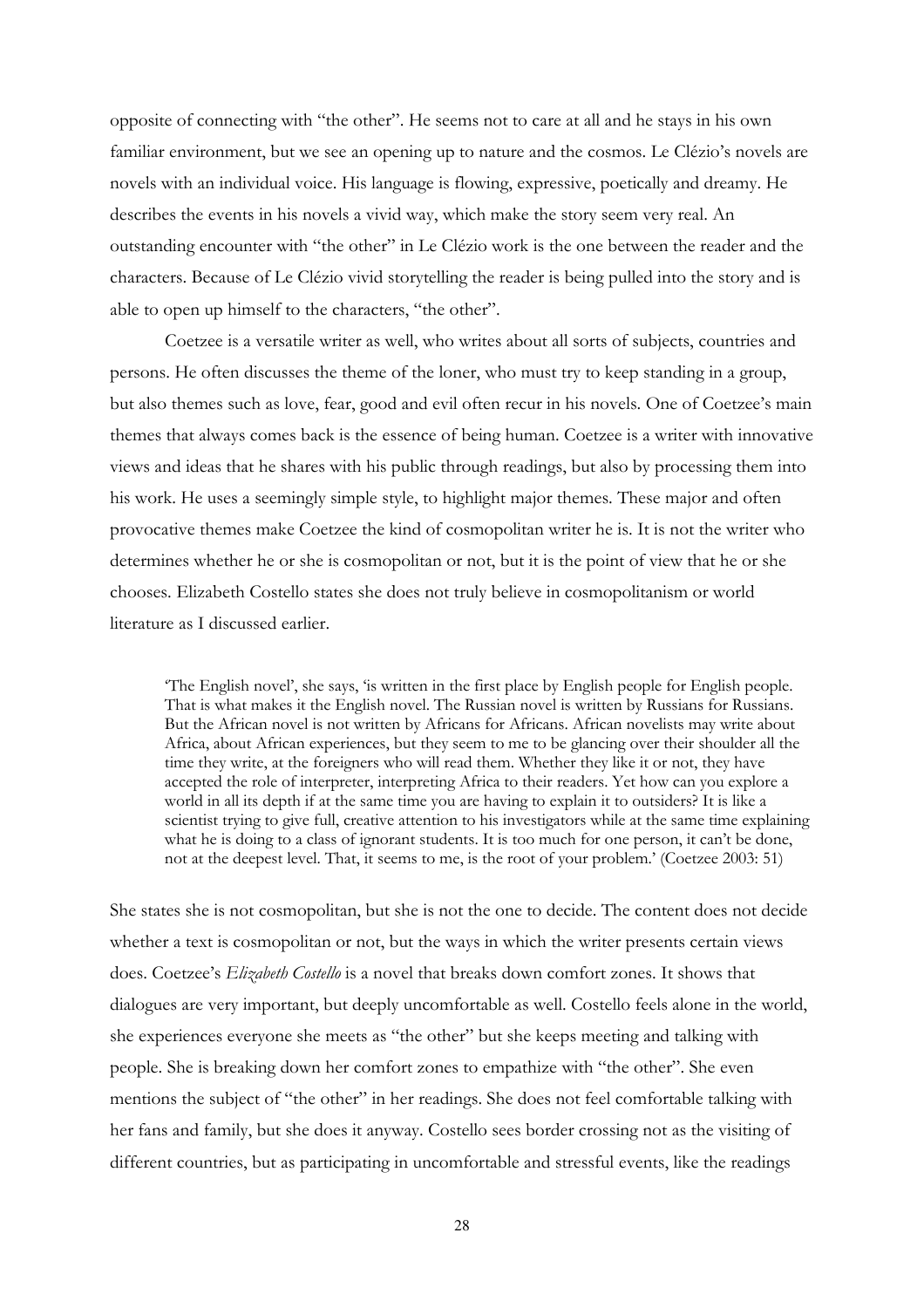and award ceremonies. Disgrace is also about the breaking down of comfort zones. Lucy chooses to marry a man in exchange for protection and to remain her house, instead of marrying someone for love. She would have wanted her life to be different, but she still makes the choice to marry him. She actively chooses to become equal with "the other", a black man who feels like a stranger to her.

 Before writing this thesis I expected Le Clézio and Coetzee to be very different in their way of representing cosmopolitanism. I expected Le Clézio's cosmopolitanism to be mainly about traveling, different cultures and different people. This is not at all the case. Terra Amata is for example a story that has nothing to do with travelling, but it is a book that focuses on life itself. The story focuses on the experiences and perceptions of the main character, Chancelade, who is not a cosmopolitan person. It is an unexpected point of view to choose for a cosmopolitan writer as Le Clézio, but could we see this as his way of empathizing with "the other", the un-cosmopolitan. Also it is partly cosmopolitan because of its representation of the earth. It shows that the earth consists of numerous small elements and that the world has a place within the universe.

 Also I believed Coetzee was mainly cosmopolitan because of his choice of innovative and provocative views and ideas that he worked out in this uncomfortable manner, but I discovered that the theme of travelling is just as important in his work. In Le Clézio's work these travels and meetings with different people from different cultures are obvious, it is often the main theme of his novels. In Coetzee's work it is more in the background of his philosophical themes.

 Both Coetzee and Le Clézio often describe encounters with "the other". This not surprising, because the encounter with "the other" is one of the most important aspects of cosmopolitanism. I argue that in order to be a citizen of the world, you need to be able to empathize with "the other". Being cosmopolitan requires opening up yourself to "the other" and expanding your familiar view of life. Cosmopolitanism needs an active attitude, it is about participating, not spectating. The differences between the meeting with "the other" in Coetzee and Le Clézio's work, is that in Coetzee's novels the meeting with "the other" is mostly uncomfortable. In Elizabeth Costello there is Elizabeth Costello who has a hard time communicating with "the other", her family and audience, and in *Onitsha* we see "the other", the colonized, who are being mistreated. In *Disgrace* we encounter "the other" in different forms; in the opposition of men and woman, white and black, victim and victimizer; in the black male rapist and the white female victim. In Le Clézio the meeting with "the other" is mostly not uncomfortable, but familiar and unclenched. In *Wandering Star* there is the encounter between Esther and Nejma. This meeting is not uncomfortable at all, because even though they both see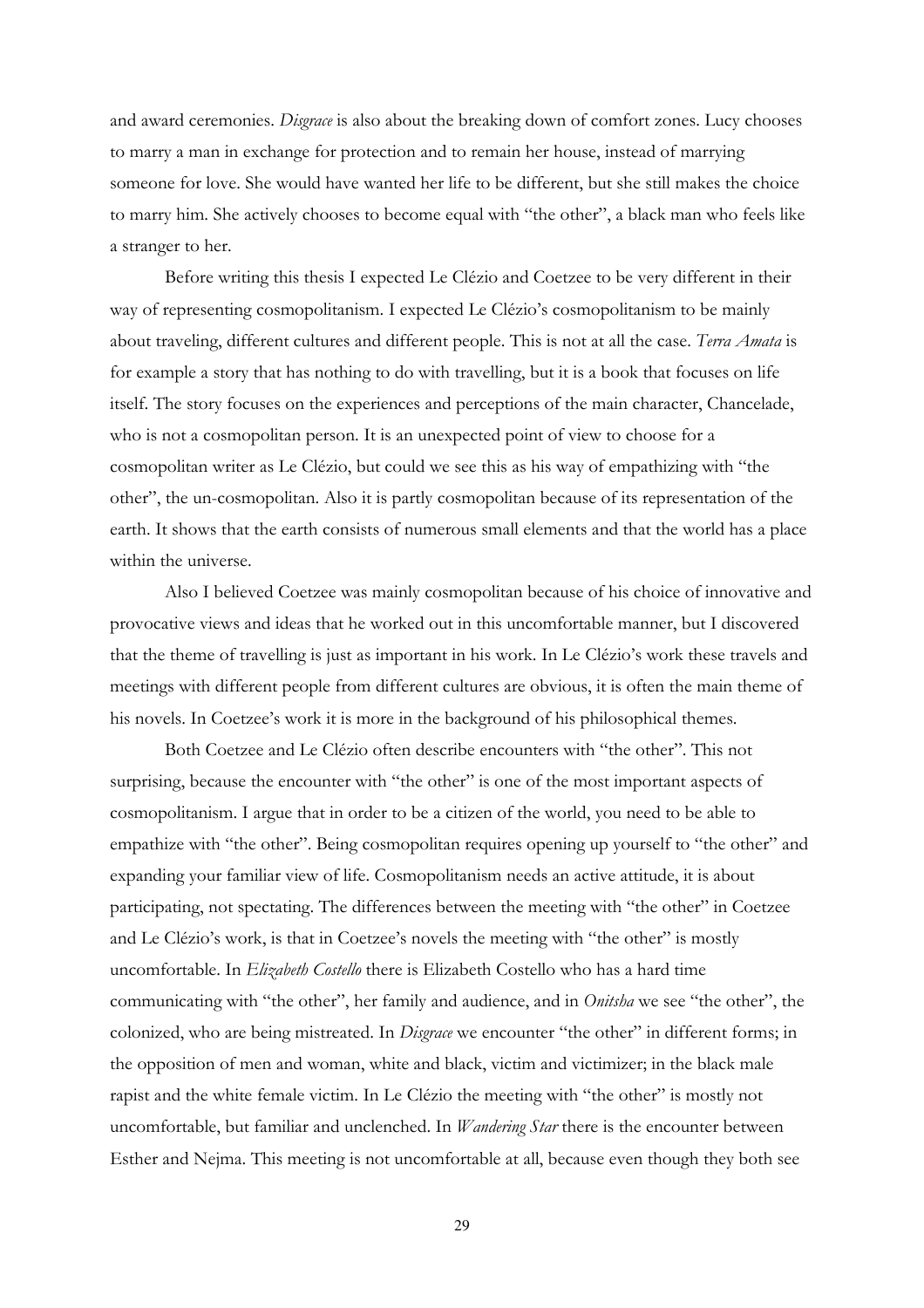each other as "the other", they also recognize themselves in each other. Only Le Clézio's Terra Amata is an exception. In this case the meeting with "the other", the little bugs, is pretty uncomfortable. Chancelade is torturing the bugs by pulling their legs out and the worst part of it is that it does not make him angry or sad, but it makes him feel powerful. It is striking that Le Clézio uncomfortable encounter with "the other" is at the same time the one that is not a cosmopolitan encounter. The encounter happens, but it does not work out, because Chancelade is not trying to see himself into the other. The discomfort is standing in the way and he does not want to open up.

 So what makes Coetzee and Le Clézio cosmopolitan writers and in what ways do they differ/agree? Their writing about different cultures and countries is the first aspect that creates cosmopolitanism in their novels. In Le Clézio's work this is a significant and main aspect of his cosmopolitanism, while in Coetzee's work it is more in the background of his philosophical expressions. Secondly the encounters with "the other" give their novels a cosmopolitan nature. Being cosmopolitan requires opening up yourself to "the other" and expanding your familiar view of life. In Coetzee's work this meetings with "the other" are often deeply uncomfortable, while in Le Clézio's work these encounters are far more relaxed and familiar. This uncomfortableness is an important factor in Coetzee's work, because it shows that opening up yourself to "the other" can be uncomfortable. Cosmopolitanism is about participating, not about spectating and this uncomfortableness is something you need to overcome in order to be a citizen of the world. Coetzee is cosmopolitan in a way where border crossing is not only the visiting of different countries and cultures, or crossing the borders of "the self" and opening yourself up to "the other", but it is also the crossing the borders of certain topics and participating in uncomfortable situations.

 Finally, I would like to once again emphasize that there is not just one right notion of cosmopolitanism. It is a dynamic and extensive appearance that can and should not be simply labeled. The boundaries of what is cosmopolitanism and what is world literature are dynamic and the conceptions keep changing and changing.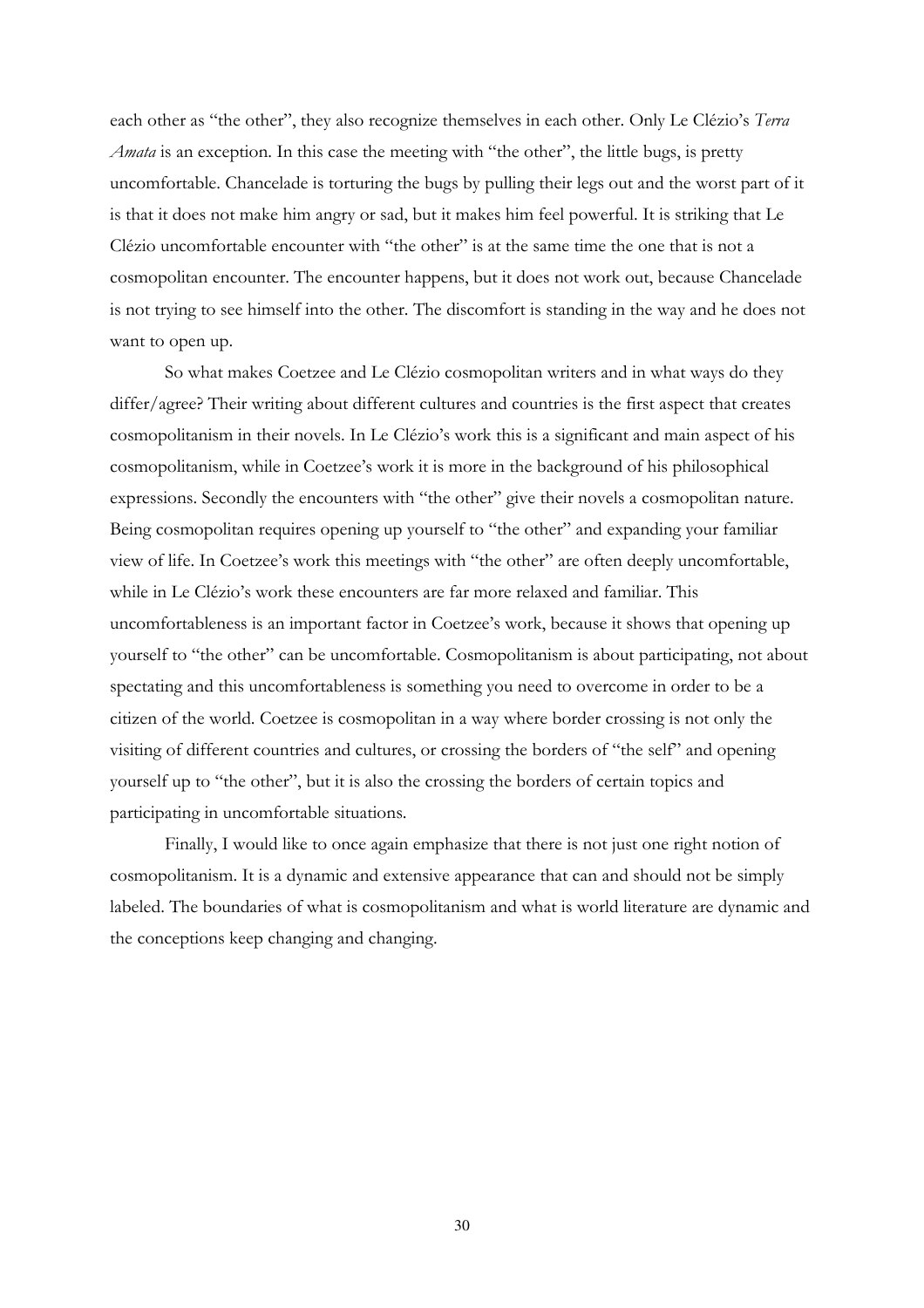## Bibliography

Cheah, Pheng. 2006 'Cosmopolitanism'. Theory Culture Society.

Clézio, J.M.G. le. 2009 Desert. C. Dickson (Transl.). London: Atlantic Books [1980].

Clézio, J.M.G. le. 1997 Onitsha. Alison Anderson (Transl.) Lincoln and London: University of Nebraska Press [1992].

Clézio, J.M.G. le. 2008 Terra Amata. Barbara Bray (Transl.) England: Penguin Books [1967].

Clézio, J.M.G. le. 2009 Wandering Star. C. Dickson (Transl.). Willimantic: Curbstone Press [2004].

Clézio, J.M.G. le. 2008 In the forest of paradoxes. Nobel Lecture.

Coetzee, J.M. 2000 Disgrace. London: Vintage Books [1999].

Coetzee, J.M. 2003 Elizabeth Costello. London: Vintage books.

Connel, Liam and Nicky Marsch. 2011 Literature and Globalization. Routledge: Oxon.

Cornwell, Gareth. 2002 "Realism, Rape, and J. M. Coetzee's Disgrace" Critique, pp. 307-322.

Damrosch, David. 2003 What is world literature? . Princeton University Press: New Jersey.

Damrosch, David. 2003 "What is World Literature?". World Literature Today, pp. 9-14.

Fuentes, Augustin. 2006 "The Humanity of Animals and the Animality of Humans: A View from Biological Anthropology". American Anthropologist 108, pp 124-132.

Kleingeld, Pauline and Brown, Eric, "Cosmopolitanism". The Stanford Encyclopedia of Philosophy (Spring 2011 Edition), Edward N. Zalta (ed.). <http://plato.stanford.edu/archives/spr2011/entries/cosmopolitanism/>. (June 19, 2012)